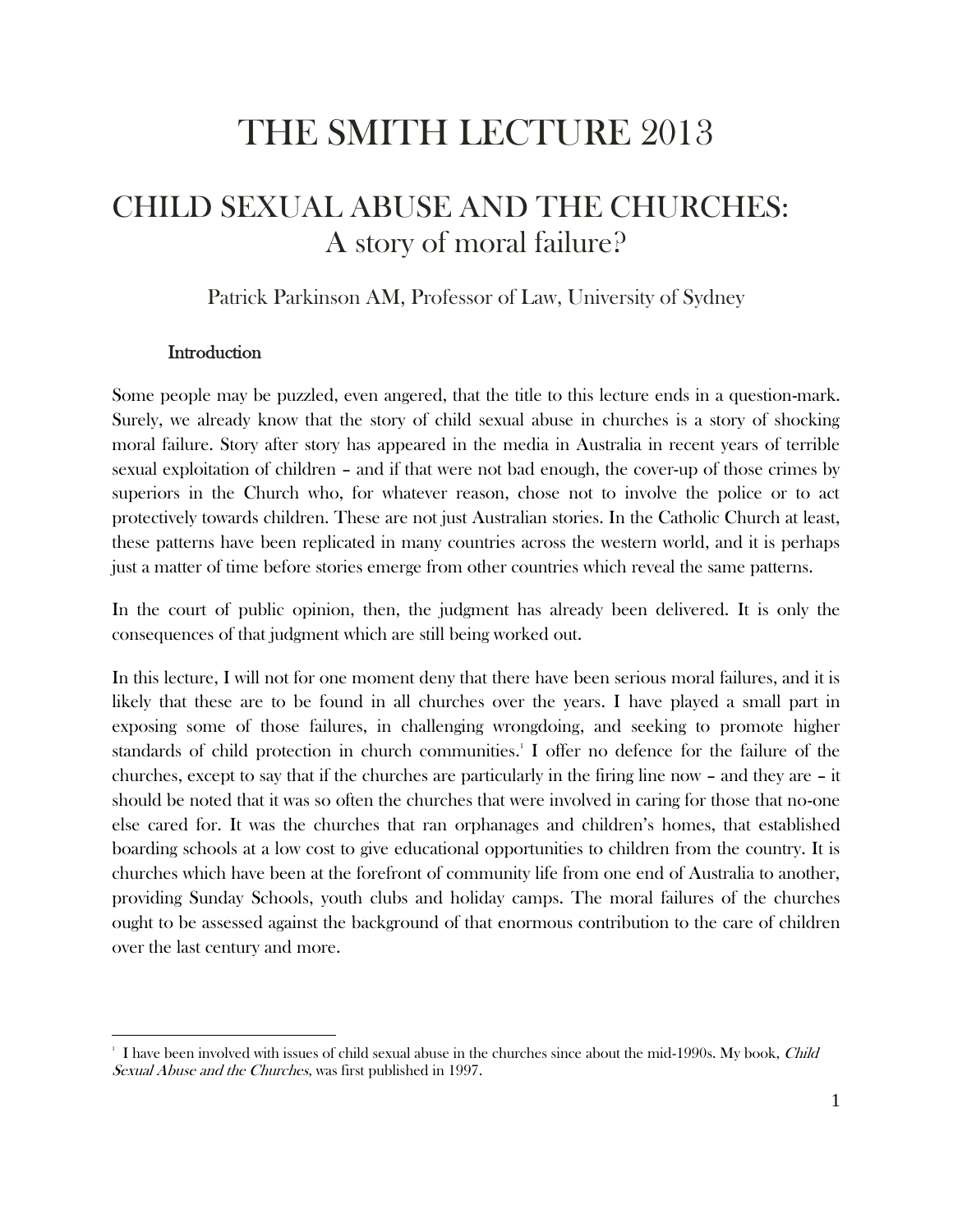So yes, there have been serious moral failures – undoubtedly so; but that is a story that has already been told, albeit in piecemeal fashion through a vast number of media stories both in Australia and abroad. To tell that story would not be to repeat anything that is new or surprising. No, the purpose of this lecture is to try to aid in understanding, to tell something of the story, as I see it, of why these failures occurred and thereby to help explain the factors which will allow us to protect children better in the future.

## I The Extent of Child Sexual Abuse

## Sexual abuse in the community

A starting point in talking about sexual abuse in church settings is to understand the horrifying levels of child sexual abuse within the community – at least in the past. The most reliable indications of the extent of sexual abuse in our society come from general community surveys of adults who have been asked about their experiences as children. Necessarily this means that they are describing the extent of sexual abuse many years ago. The community surveys in Australia have produced varying estimates of the extent of sexual abuse, depending on how the survey defined sexual abuse, the age limit taken, the way the survey was conducted and many other factors. A common pattern is that the more in-depth the interview is, the higher the rates of sexual abuse which are revealed.

In defining sexual abuse for the purposes of such surveys, it is important to distinguish between sexual abuse and childhood sexual exploration. A common way of defining sexual abuse for the purposes of these surveys therefore is to define it as sexual contact involving an adult or a minor who is at least five years older, whether the child was a "willing" participant in the activity or not.

## a) Girls

Almost all surveys have indicated that the sexual abuse of girls is very common. One of the most well-known surveys of sexual abuse in childhood was the landmark research conducted by David Finkelhor in the United States towards the end of the 1970s (Finkelhor, 1979). Finkelhor interviewed about 800 students about their experiences of sexual molestation as children. He defined sexual abuse as occurring where the sexual incident involved a child under 13 and a perpetrator who was at least five years older, and where the young person was 13-16 years old and the other person was at least 10 years older.

Finkelhor asked questions about all forms of sexual experience in childhood including situations where men exposed themselves to them, or made sexual advances which the child rejected. He found that 19% of the women reported some such experience where the perpetrator was an adult or a much older adolescent. When Ronald and Juliette Goldman conducted a similar survey of nearly 1000 students in Australia in the second half of the 1980s, they discovered even higher rates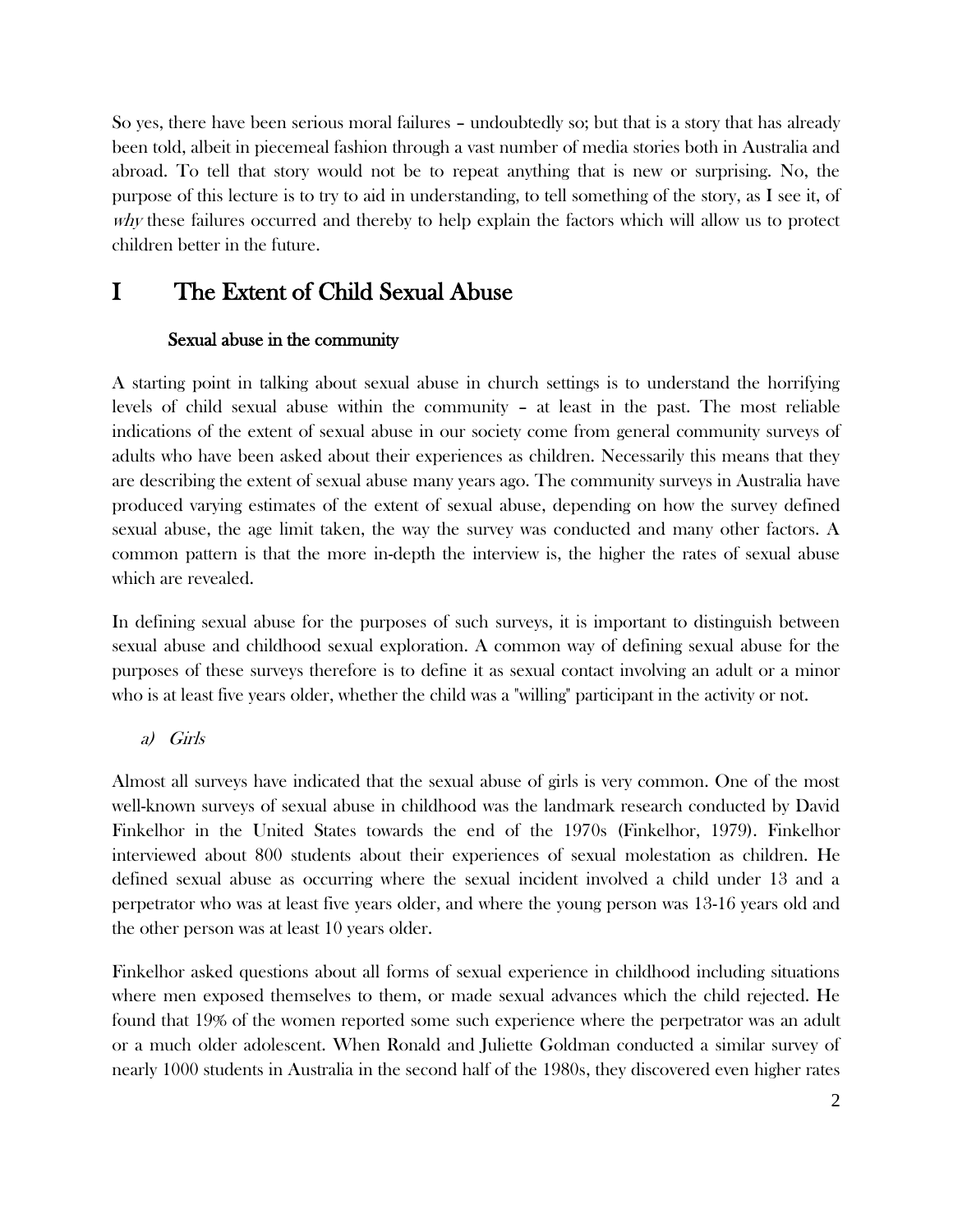of abuse (Goldman and Goldman, 1988). Nearly 28% of the women responding to the survey reported some sort of abusive sexual experience before the age of 16.

| <b>SEXUAL ABUSE OF GIRLS: AUSTRALIA</b>                     |       |
|-------------------------------------------------------------|-------|
| Child under 13, partner over 18                             | 14.8% |
| Child under 13, partner under 19 but at least 5 years older | 8.3%  |
| Child 13-16, partner at least 10 years older                | 4.5%  |
| Total:                                                      | 27.6% |
| Source: Goldman and Goldman, 1988. Sample 603 females.      |       |

Although these were both surveys of college students, the results are broadly consistent with surveys which have been conducted of the general population in the US and elsewhere. In a major study of 930 women in San Francisco with whom in-depth interviews were conducted, Diana Russell found that 28% of all women reported some kind of experience of sexual exploitation or abuse before the age of 14, and 38% by the age of 18 (Russell, 1983). This included unwanted sexual contact involving other children of the same age.

Australian data is not dissimilar. Jillian Fleming interviewed 710 women who were randomly selected from Australian federal electoral rolls. Twenty percent had experienced child sexual abuse. In this study, child sexual abuse was defined as all experiences of sexual contact occurring before the age of 12 with a person five or more years older, irrespective of consent, and all experiences of sexual contact occurring between age 12 and 16 years with a person five or more years older that were not wanted or were distressing. 10% of women who reported childhood sexual abuse had experienced vaginal or anal penetration – that is, about 2% of the female population.

## b) Boys

Fewer boys are abused than girls. David Finkelhor's survey of students in the United States, and Ronald and Juliette Goldman's similar survey of students in Australia, both found that 9% of boys had been sexually abused in childhood, a significant proportion of them being sexually abused by adolescents at least five years older. Other surveys have reported figures as high as 16% (Finkelhor, Hotaling, Lewis and Smith, 1990). Although boys are abused less frequently than girls, a greater percentage of boys experience ongoing molestation. The Goldmans' survey in Australia, for example, found that 48% of the boys reported that their abuse lasted more than a week, in contrast to 28% of the girls.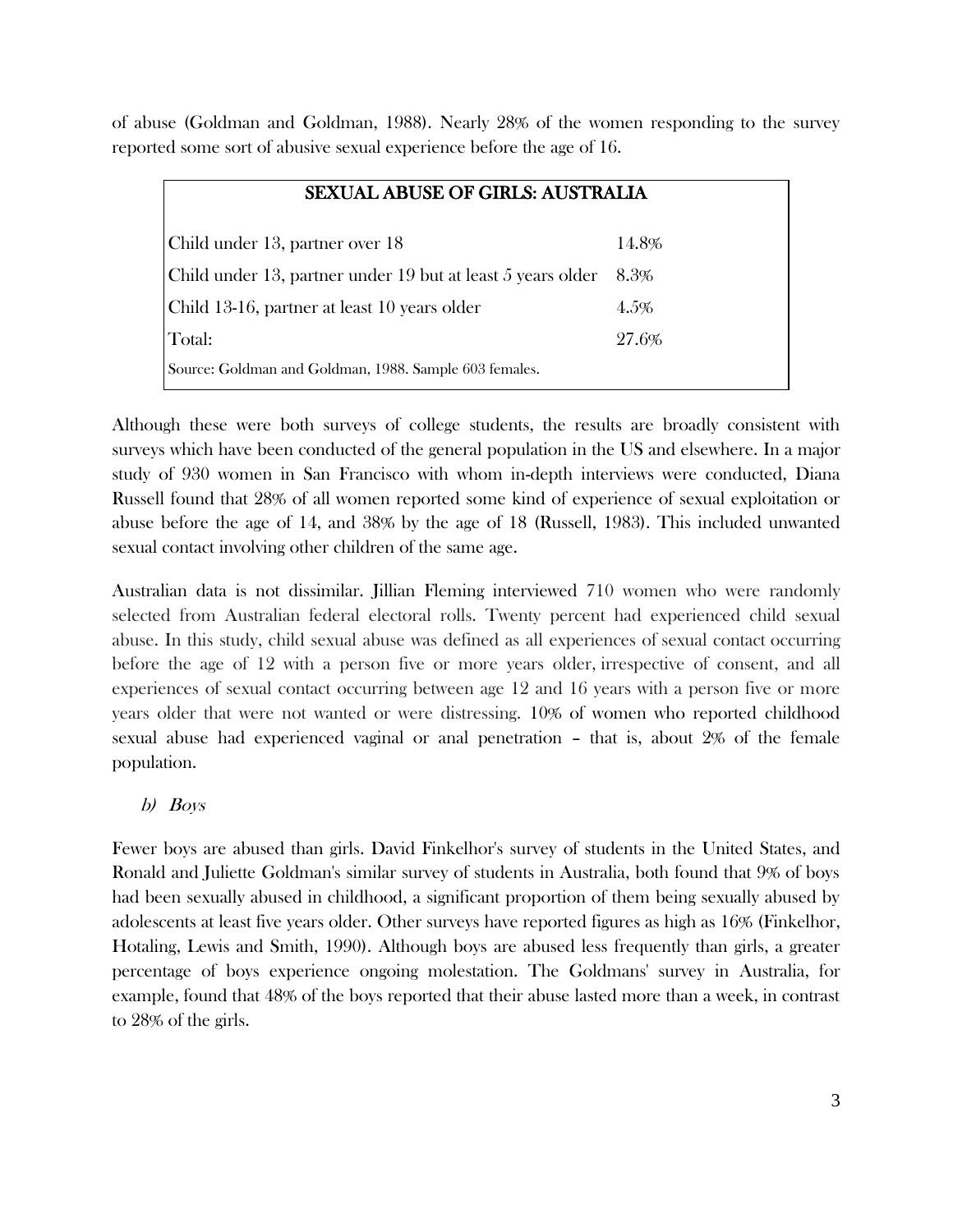| <b>SEXUAL ABUSE OF BOYS: AUSTRALIA</b>                      |         |
|-------------------------------------------------------------|---------|
| Child under 13, partner over 18                             | 3.1%    |
| Child under 13, partner under 19 but at least 5 years older | 5.4%    |
| Child 13-16, partner at least 10 years older                | $0.5\%$ |
| Total:                                                      | 9%      |
| Source: Goldman and Goldman, 1988. Sample 388 males.        |         |

Thus, based on these figures, it is a reasonable estimate to say that in the quite recent past at least, 1 in 4 girls and 1 in 10 boys have experienced some form of sexual abuse before the age of 16. These are truly shocking figures. If the figures were one-twentieth of this, child sexual abuse would still be an enormous social problem and a major issue for law enforcement authorities. There has been a lot of child sexual abuse in church settings, and in the Catholic Church in particular, but this is far from being a problem only in faith communities. Some years from now, when the Royal Commission has completed its work, it will have examined only a small fraction of the amount of sexual exploitation of children that has occurred in Australia in recent years. That is depressing; but it is also realistic.

## Child sexual abuse in church settings

The tendency of men (and in a few cases women), to sexually abuse children crosses all sectors of the population and includes people with a great variety of beliefs – and no belief. It is not surprising then, that churches have a problem with child sexual abuse. It would be surprising if they did not. Churches are as vulnerable to the problem of sexual abuse as any other group in society. Indeed, they may even be more vulnerable, because of the extent to which the church is involved in work with children and young people. There are Sunday Schools, youth groups, church affiliated boys and girls' associations, holiday clubs, church camps and other such activities. In addition, there are a large number of Christian schools. The church is therefore a community which is likely to attract people with a strong sexual interest in children. In Australia at least, it is likely that churches are the largest organised providers of activities for children outside of school hours. The Catholic Church, in particular, has also been very involved in caring for children in institutional settings such as boarding schools and children's homes.

## a) Child sexual abuse in the Catholic Church

Almost all of the research on child sexual abuse in churches has focused on abuse by priests and members of religious orders in the Catholic Church (Rossetti, 1990, 1995; Sipe, 1995; Haywood et al, 1996a and 1996b; Jenkins, 1996; Falkenhain et al, 1999; Farrell & Taylor, 2000; Langevin et al., 2000; John Jay College, 2004; Frawley-O'Dea, 2004; Dale & Alpert, 2007; Smith, Rengifo & Vollman 2008; Terry, 2008; Terry and Ackerman, 2008; Isely et al, 2008). The most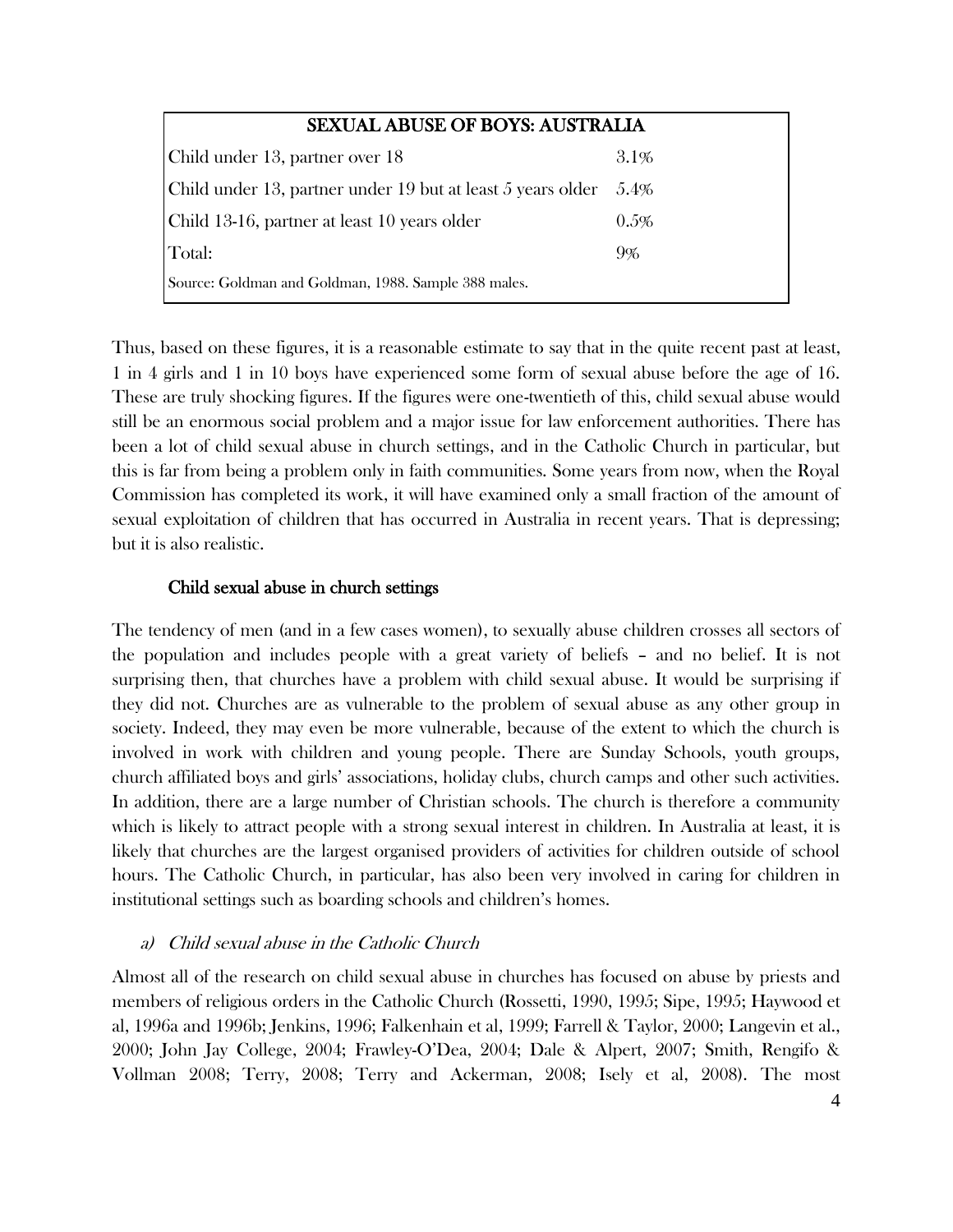comprehensive account of child sexual abuse in the US Catholic Church has come from the John Jay College of Criminal Justice. It found that 4% of all priests who had served in the US from 1950 to 2002 had allegations of child sexual abuse made against them (John Jay College, 2004; Terry, 2008). Most victims were male and older in age compared to victims in the general population (Terry and Ackerman, 2008).

Some evidence in Australia appears to indicate a higher level of offending than this. Prof. Des Cahill identified 378 priests who graduated from a particular seminary in Melbourne and who were ordained between 1940 and 1966. Of these, 14 (3.7%) were convicted of sex offences against children and, after their deaths, another four were acknowledged to have abused children. That is, 18 priests or 4.8% of the total who were ordained between those years, sexually abused children. Taking a later cohort of seminarians, the 74 priests who were ordained between 1968 and 1971 from that seminary, 4 (5.4%) had been convicted of sex offences against children. Another 20 had resigned the priesthood, and so as a proportion of those priests ordained in that period who had long-term careers in the priesthood, the percentage is rather higher (Cahill, 2012a).

Is this level of offending higher than for men in the general population? There is no reliable baseline data on levels of offending in the general population in Australia. Peter Marshall's study in England found some indication of population-wide conviction rates (Marshall, 1997). One in 150 men over the age of 20 had a conviction for sexual offence against a minor. Lifetime propensity figures will of course be higher than those derived from a snapshot of the adult male population at a given moment in time. Based on his data of various cohorts of these men, Marshall estimates that between 1% and 2% of the male population would be expected to be convicted for some form of sexual offence over their lifetime (including sex offences against adults). If those figures are similar for Australia, then Prof. Cahill's research would indicate that the rate of convictions for Catholic priests who studied at the seminary in Melbourne is much higher than in the general population (3.7% of those ordained between 1940 and 1966 and 5.4% of those ordained between 1968 and 1971).

#### b) Child sexual abuse in other churches

While it is clear from all the evidence that sex offenders are found in all denominations and in people of many different theological persuasions (Parkinson, 1997; John Jay College, 2011, p.21; Keenan 2012, p.3), there is almost no research evidence concerning child sexual abuse by priests or ministers in faith communities other than the Catholic Church. Some limited evidence has come from two leading insurers of Protestant Churches in the United States. They indicated that they received around 260 reports per year of alleged abuse of minors by clergy, church staff or volunteers. These insurance companies cover not only churches but also religious schools, camps and other Christian organisations (French, 2007). The information is nonetheless very limited. Nothing is known about the circumstances of these allegations, and the extent of connection to a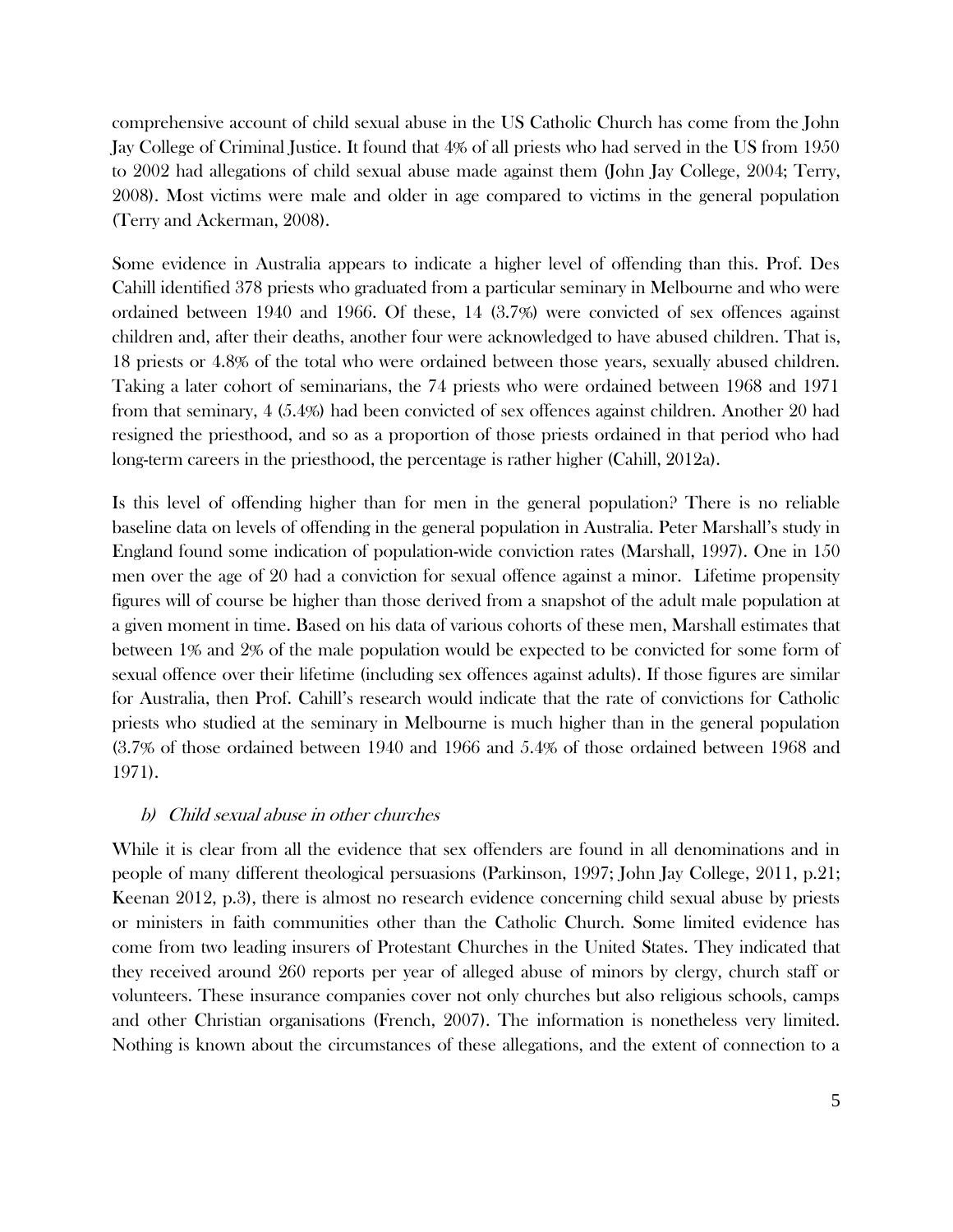church activity. It is also not known how many such reports were substantiated in one way or another.

What little evidence there is suggests that rates of abuse are much lower in other faith communities than in the Catholic Church (Keenan, 2012, p.11). Our own study of child sexual abuse in the Anglican Church of Australia would appear to be the only substantial and systematic study of the issue in a Protestant faith community (Parkinson et al, 2009, 2010, 2012). The study was based on church files of all allegations of child sexual abuse by ministers, youth workers or other pastoral staff other than in school settings in which the allegation has been made since 1990. Twenty dioceses took part in the study. Three rural dioceses declined to participate, all of them with comparatively small numbers of clergy.

Accused persons were categorised in the survey as either clergy, candidates for clergy, pastoral employees or volunteers. Pastoral employees or volunteers were defined as church workers who had a pastoral role within the church, paid or unpaid, for example, a youth group leader or Sunday school teacher. A complainant was defined as less than 18 years of age at the time of the alleged sexual abuse.

There were 191 cases of reported child sexual abuse made by 180 complainants against 135 individuals. Fifty-eight percent of the alleged offenders were clergy. Most non-clergy were youth workers, half being leaders of church youth groups or organizations. Of the 44 cases that were known to go to court, 53% resulted in a conviction (Parkinson et al., 2010).

We were unable to say exactly what proportion of Anglican clergy has been accused of child sexual abuse for two reasons. First, this was not a complete census of complaints reported since 1990 because three dioceses did not participate, and in Adelaide only about 75% of files could be analysed due to the staffing constraints in the Professional Standards Office at that time. Nonetheless, the study covers the great majority of the known cases that were within scope in the dioceses that participated in the study. Secondly, no records are available of the total number of clergy working in parishes in Australia over the 40 or more years of incidents for which data was collected. Given, however, that there is typically an Anglican parish in every large suburb or town (and often more than one, in more populated areas), and that the Australian Bureau of Statistics (2011) listed 8,267 state suburbs in 2006, it is reasonable to conclude that the 78 clergy who were accused of sexual abuse over the period of this study represent a very small percentage of Anglican clergy in Australia. Even taking a conservative estimate of 10,000 clergy serving in parishes over the 40 year period for which incidents of child sexual abuse were reported, and taking into account that this was not a complete census, the proportion of clergy accused of sexual abuse appears to be well below 1% (Parkinson et al, 2012). However, it must be emphasised that our findings represent no more than a rough estimate.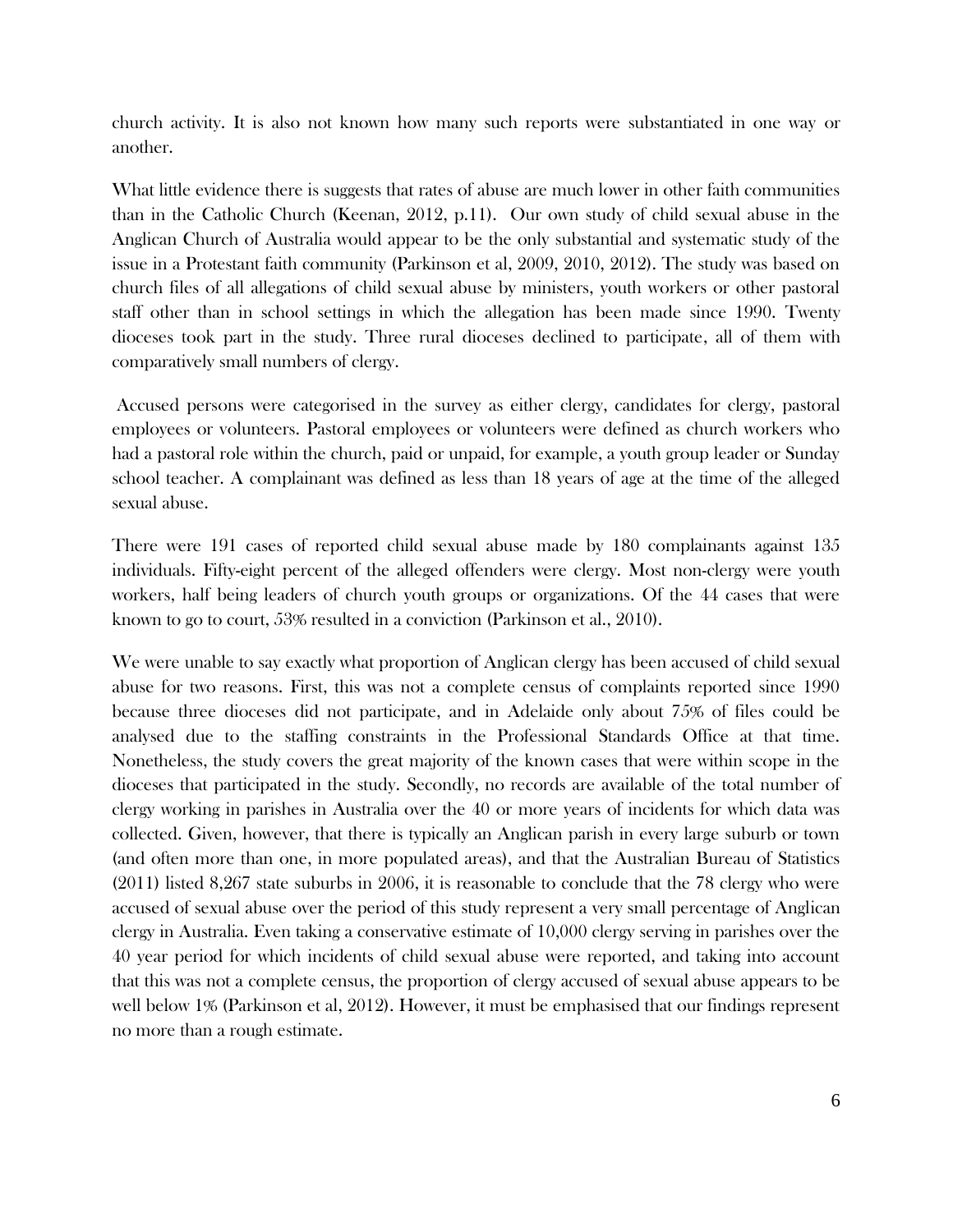#### c) Comparisons

Those figures suggest what all other experience suggests, that rates of reported child sexual abuse by priests and religious in the Catholic Church are many times higher than for clergy and paid pastoral staff such as youth workers, in other denominations. The statistics from the Victoria Police (2012) giving evidence to the Parliamentary Inquiry, also provide some evidence of the incidence of child sexual abuse in the Catholic church compared with other faith communities. The Police identified all criminal convictions for sexual abuse of minors in Victoria between January 1956 and June 2012 involving members of religious organisations. 370 were victims of abuse in the Catholic Church. There were 37 victims in the Anglican Church; 36 in relation to the Salvation Army; and 18 involving Judaism. The uncertainty in the Police figures concerns how they defined the abuse as relating to Church personnel. The question of definition is particularly important in seeking to understand the figures concerning the Salvation Army, which does not have a structure equivalent to the ordained clergy of other denominations.

The figure for the number of victims in the Catholic Church was exactly 10 times that in the Anglican Church. This is only partially explained by the greater size of the Catholic Church in Melbourne. The Catholic Archdiocese of Melbourne lists 287 parishes on its website. The Anglican Diocese of Melbourne contains 203 parishes covering greater Melbourne and Geelong (Anglican Diocese of Victoria, 2012). That is, the Anglican Church is about 70% of the size of the Catholic Church in the two Archdioceses as counted by number of parishes. In addition to parish ministries, the Catholic Church also ran schools and children's homes in which priests and brothers worked, and this would add significantly to the tally of sexual abuse incidents which might involve members of religious organisations. There is not the same tradition in Protestant denominations of clergy or other people called to religious vocations running schools and children's homes. Such institutions tend to be run by lay people. For these reasons, Catholic priests and religious have had a much greater opportunity for abuse than their counterparts in other denominations.

On the other hand, Anglican churches, like other Protestant churches, would also have many paid youth workers. When all explanations have been offered, the rate of convictions of Catholic Church personnel does seem to be strikingly out of proportion with the size of this faith community compared with other faith communities.

A further indication is given by a comparison between the reported number of allegations revealed by the Anglican and Catholic Archdioceses of Melbourne respectively. The Catholic Church has recorded complaints of abuse against 331 children since 1996, dealt with under its complaints procedures against priests and religious (Catholic Church in Victoria, 2012). 310 complaints were substantiated. In the Anglican study, we recorded complaints of abuse against 44 children in the Anglican Diocese of Melbourne since 1990 that fell within the scope of the research.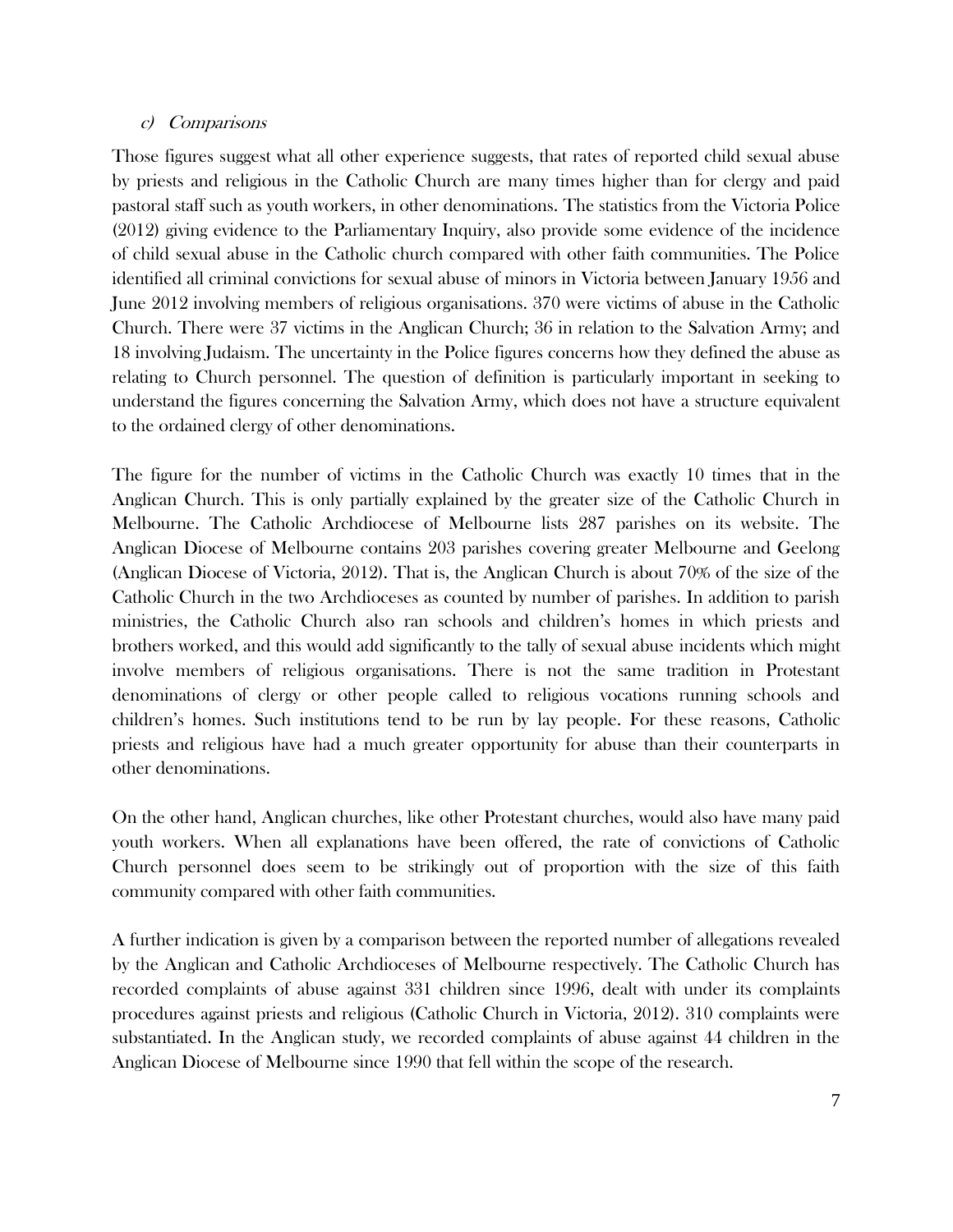## Gender and age of victims

### a) Most victims are boys

The John Jay College study of child sexual abuse in the US Catholic Church found that 81% of the victims of abuse were male. This is the opposite of patterns seen in the general population, where approximately three times as many females are abused as males (Andrews, Gould, & Corry, 2002; Cappelleri, Eckendrode, & Powers, 1993). While many female victims of abuse in the general population are molested by fathers, stepfathers or other male relatives, girls represent the majority of victims in the general population even if one excludes intrafamilial sexual abuse.

The gender pattern of victimisation by priests may be observed in other studies (e.g. Sipe, 1995). Recent evidence from Australia also points to the same pattern. Victoria Police (2012), giving evidence to the Parliamentary Inquiry in that State, reported that of 370 victims of abuse in the Catholic Church for which criminal convictions had been recorded since 1956, 87% of victims were male.

Lest it be thought that these patterns are unique to the Catholic Church, we found a similar pattern in our Anglican Church study. Three-quarters of complainants who alleged sexual abuse were male.

It may at first seem surprising that the gender of complainants in the Anglican Church study was so similar to the pattern of abuse found in the Roman Catholic Church. There are significant differences in the nature of clergy vocations (i.e., requirement of singleness or celibacy). There are also differences in patterns of ministry involving children. For example, in the Catholic tradition, priests may have opportunities to abuse children who act as servers, while servers are less common in the Anglican Church in Australia.

The greater abuse of boys than girls in both the US Catholic Church and the Anglican Church of Australia is likely to reflect the fact that priests, ministers and youth leaders have a much greater opportunity to abuse boys than girls, given the patterns of their ministry. In the past, at least, it has been more common for priests and religious to be alone with adolescent boys or to have the opportunity to form unsupervised friendships with them, than with girls. Parents were likely to be concerned by too close a friendship between a 30-40 year old man and a teenage girl; but they would have had no such concerns if the priest took an interest in their troubled teenage son. This is not the only explanation however; as will be discussed later in this paper, there may be cultural reasons also why boys were more likely to be preferred as victims.

## b) Most victims are adolescents

The John Jay study reported that 85% of the complainants were between 11–17 years of age. In the Anglican Church study we found a similar pattern. A large majority of complainants were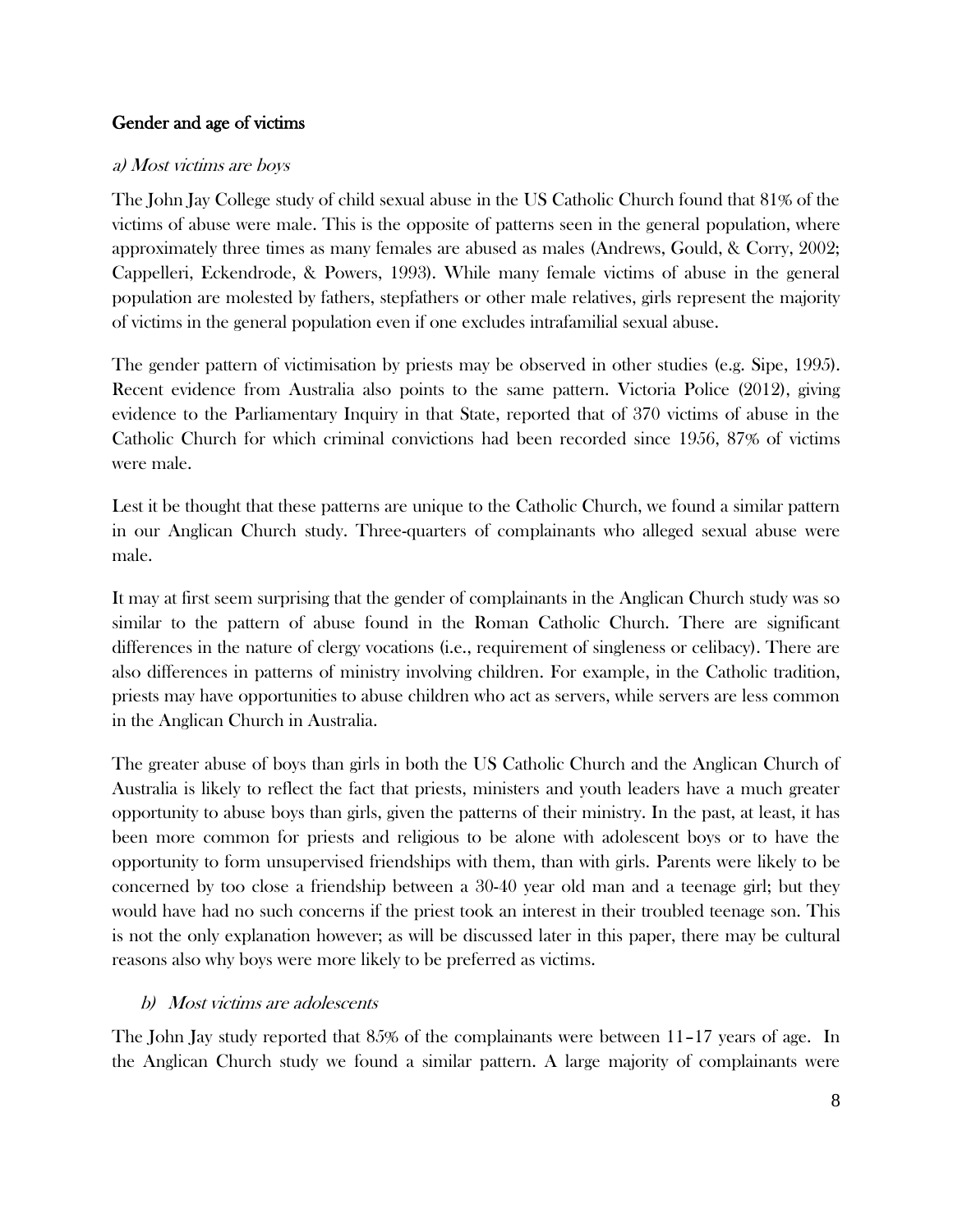between the ages of 10 to 15 at the time of the alleged first abuse. 50.6% of complainants were under 14 at the time of the alleged first abuse, but only 11% were under 10.

This also is likely to be a matter of opportunity. Most sex offenders who abuse children and young people do so after forming relationships with them through natural points of contact, and gaining the opportunity to be alone with them. In local churches, such opportunities may arise from activities such as taking young people home after youth group, conducting individual sessions to prepare a young person for confirmation or believer's baptism, and being alone with young people in residential summer camps. Youth workers also have other points of contact with young people outside of structured activities, providing opportunities to be alone with them without other adults being suspicious or concerned.

## **II. Responding to Victims of Sexual Abuse**

How well have churches addressed the problem of child sexual abuse? As I have indicated, the popular view would be that the handling of child sexual abuse cases in the past has been appalling. Mostly, this is based upon the recurring stories of cover-up and malfeasance in the Catholic Church. However, it is important to emphasise that no church or other community organisation with a significant work amongst children is free from reproach. In Australia, for example, there have been three inquiries established by the Anglican Church into its past failings in dealing appropriately with child sexual abuse cases (Kohl & Crowley 1998; O'Callaghan & Briggs, 2003; Olsson, & Chung, 2004).

The publicly known incidents of serious mishandling of alleged child sexual abuse in other denominations are few and far between. For the most part, these would have been dealt with by ministers and pastors of local congregations, since the majority of the other church groupings in Australia are characterised by local congregational autonomy and a weak central governance structure for the denomination. Indeed, in churches with a charismatic or Pentecostal heritage, church groupings are little more than the sum of the affiliated independent churches which have joined together. No doubt, however, the intense forensic scrutiny of the Royal Commission will bring to light significant failures in these churches as well, as will be true of schools, youth organisations such as scouts, and state child welfare departments.

## Factors in the failure to protect children

Those failures are for many reasons, and similar factors may have affected poor handling of sexual abuse cases in non-religious organisations that worked with children as well. One of the issues that hindered the proper protection of children was denial. It didn't happen because it doesn't happen. One girl, as a young teenager, tried to tell her Anglican minister that she was being abused by her father, a churchwarden of the church. He replied that "things like that don't happen in families like yours." Another girl told her mother about her abuse by a minister. The mother replied "how dare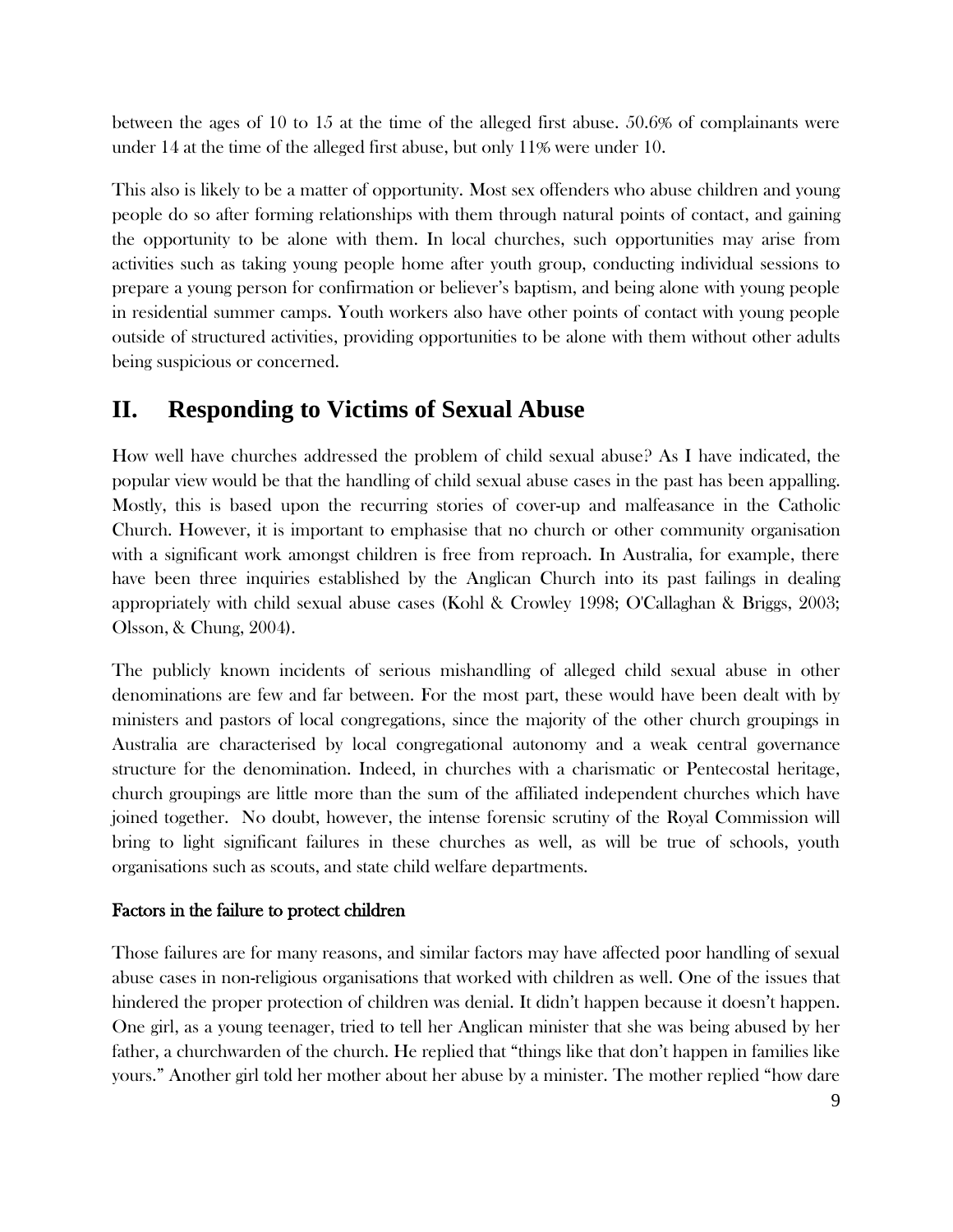you say that about a minister" and punished the girl severely (Parkinson, 1997). In the churches, as in other areas of society, the fate of so many children who disclosed sexual abuse is that they simply haven't been believed. The uncorroborated statements of a child were not readily believed in the courts either, if an adult contradicted the account. Indeed, the common law treated the evidence of children with considerable suspicion on the basis of judges' perceptions of children's immaturity, tendency to inhabit make-believe worlds, suggestibility, poorer memory and other such factors (Spencer & Flin, 1993, chapter 11).

Another issue was naivety. Churches have sometimes shown an astonishing naivety about the capacity of child molesters to reoffend. Church leaders were misled in the past into believing that sex offending is a short-term aberration, or a forgivable lapse into temptation, rather than a most serious long-term problem in the lives of offenders. Because these men did not appear to be criminals in other respects, there was a strong tendency to minimise the nature of the offence and to accept the offender's assurance that this was a momentary lapse of judgment of an otherwise godly man. It is because of this that so often, ministers and priests who abused children were sent off for a period of rest and meditation or "counselling", and then returned without much more, to another position of pastoral ministry.

The sentiment was sometimes heard that if we have forgiven a repentant offender (to the extent that it is the church's place to forgive) therefore we should trust him again in pastoral ministry. This ignores the deeply ingrained and habitual nature of much sex offending against children, with some offenders, particularly those who abuse boys, having very large numbers of victims (Weinrott & Saylor, 1991). Forgiveness is about the past. Trust is about the future. Where there is a history of offending behaviour, even if it was apparently a long time ago, and the person believes genuinely that he has put his past behind him, then he should not be placed in a position of responsibility which involves extensive contact with children. The risk of reoffending is too great. The truly repentant offender will realise that.

A third issue was victim-blaming. One young woman plucked up the courage to tell the elders of her evangelical church about the sexual abuse she had experienced at the hands of a relative ever since she was a young child. It was abuse which she felt entirely powerless to stop. Indeed, for years she prayed to God that this man would die since she could see no other way in which the sexual abuse would come to an end. In turning to her church leaders, she was uttering a cry for help. In the meeting with the minister and the elders, she was questioned at great length about her sexual involvement with this man. They could not understand how she continued to participate in it as a young adult when he was not actually coercing her. Still less could they understand why she had told no-one. They asked her whether she enjoyed it and whether she was paid for her sexual favours. That night she was expelled from the church for sexual perversion and the other members of the church were forbidden from having any contact with her. Years later she would run into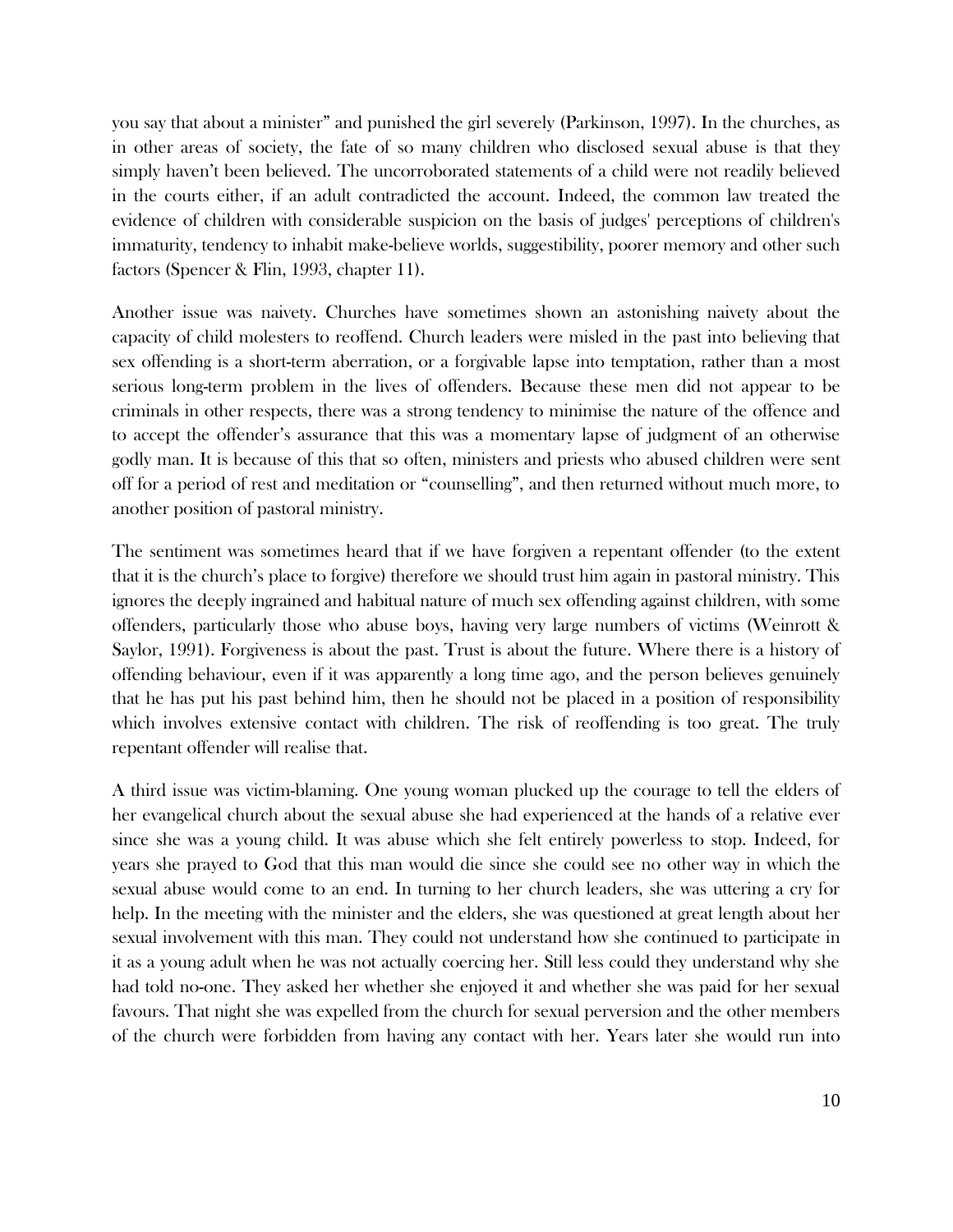people from her old church who still remembered her as someone who was blacklisted by the elders (Parkinson, 1997).

A fourth issue was accepting the offender's own minimisation. It is characteristic of many sex offenders against children that they minimise and excuse their offending behaviour. An inexperienced counsellor may well accept the offender's own account of the extent of his offending, and his excuses for so doing, without question. This can lead to a serious underestimation of the seriousness and extent of the problem.

There were also cases in the protestant churches, as well as the Catholic Church, of offenders being allowed to move from one parish to another, to go overseas when complaints of abuse were made, or to resign quietly from the denomination, but leaving other communities at risk. The impulse to keep criminal behaviour secret, and to avoid scandal, was by no means limited to one Church or faith community. The Wood Royal Commission (Royal Commission into the New South Wales Police Service, 1997) did much to challenge these practices in churches, as in other institutions in society. For this and other reasons, child protection practices began to improve significantly after about the mid-1990s. In the last fifteen years, the landscape had been transformed and most churches have well-designed child protection policies together with staff and training programs to implement them. The quality of implementation varies as it does in other areas of society, but it is very much better than fifteen years ago. In all the churches that I have been a part of in the last fifteen years, I can say that child protection is taken very seriously, and training is mandatory before volunteers are allowed to work with children.

In defence of the churches, one of the problems in dealing with the allegations of child sexual abuse against ministers was – and remains - the very high standard of proof needed to force someone out of the Church through disciplinary action if that action is challenged in court. The law does not require the allegation to be proven beyond reasonable doubt, but the standard of proof comes close to this in cases in which the allegations are grave and the consequences of an adverse findings serious (Briginshaw v Briginshaw (1938) 60 CLR 336; Rejfek v McElroy (1965) 112 CLR 517, 521; *Bannister v Walton* [\(1993\) 30 NSWLR 699](http://www.austlii.edu.au/cgi-bin/LawCite?cit=%281993%29%2030%20NSWLR%20699?stem=0&synonyms=0&query=bannister%20v%20walton)). The case law on disciplinary action against members of professions such as doctors, lawyers and clergy indicates that the courts will require exacting standards of procedural fairness and insist on proper protection of the rights of the accused. The balance in the legal system between the protection of the accused and the protection of children is not an easy one to find; but there is little doubt as to where the law currently places its priorities; and that makes the risk of litigation by alleged offenders a problematic one for church leaders desiring to put the protection of children first. It may well be that in some cases accepting a quiet resignation was seen to be the wiser course than risking a protracted disciplinary process and challenges through the courts, in cases where the victim would not make a complaint to the police or the police had not been successful in bringing the case forward for prosecution.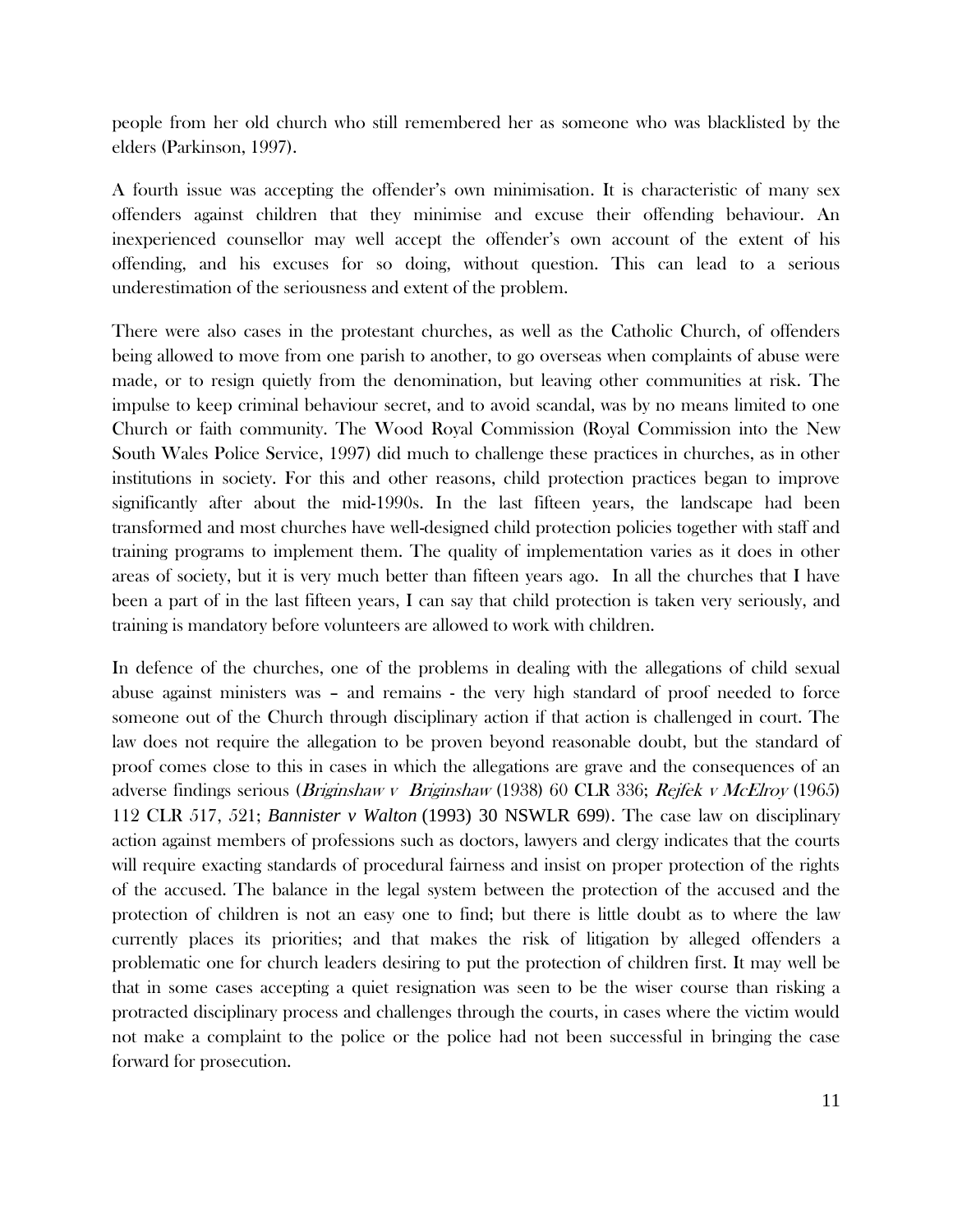While no church or institution is beyond reproach, by any means, it would be inaccurate to suggest that in some way this problem of child sexual abuse was evenly distributed across the churches or that they all handled cases badly. The reality needs to be confronted that there were particular issues in the Catholic Church and still are. Its history is unique, and sadly one of especially egregious failure in this area. I will try to address these issues with humility and sensitivity, given that I am not a Catholic; but I have never identified as a "protestant" either. The old patterns of sectarianism in Australia – with Protestants hostile to Catholics, and vice versa - is another shameful aspect of (quite recent) Australian history. As a Christian within the evangelical tradition of faith, I have always sought to work with believers of all faith traditions. My personal history includes spending 9 months studying in Bratislava, Czechoslovakia in my early 20s during some of its darkest days under atheistic communism. There, the Catholic Church in particular was brutally suppressed. I saw at first hand in Bratislava the extraordinary courage and commitment of young Catholic students who met in secret groups to study the Bible and to pray – at great risk to themselves. Committed Christians of all hues united together, and worked together in the face of the common threat.

I have also worked closely with the Catholic Church in Australia on the problem of sexual abuse. There is a verse in the book of Proverbs (27:6): "Faithful are the wounds of a friend". I regard myself as a friend of the Catholic Church. A retired Catholic Bishop wrote to me about a year ago that "if anyone in the Church starts treating you as an enemy, they have really lost their way". Some leaders have; but I remain focused on wanting only to see the best for the Church, and to see it emerge from this crisis with the past atoned for and with a renewed commitment to the gospel of Christ. That is one possible future for the Church. The other is slow but sure decline and marginalisation. The future existence of the Catholic Church as a significant social force in this country is far from guaranteed.

## The issues in the Catholic Church

There are two issues that need to be confronted in the Catholic Church. The first is why rates of child sexual abuse seem to be so high, proportionate to other institutions and faith communities and perhaps proportionate to rates of offending in the general male population. The second is why there have been so many scandals about the way matters have been handled.

## a) Sexual abuse and mandatory celibacy

Mandatory celibacy is the most obvious characteristic that differentiates Catholic clergy from other clergy or the general population. Is there a connection between celibacy and the sexual abuse of children?

The Catholic Church has been reluctant to accept any such connection. The issue of celibacy was considered in Towards Understanding, a discussion paper prepared for Catholic Church leaders in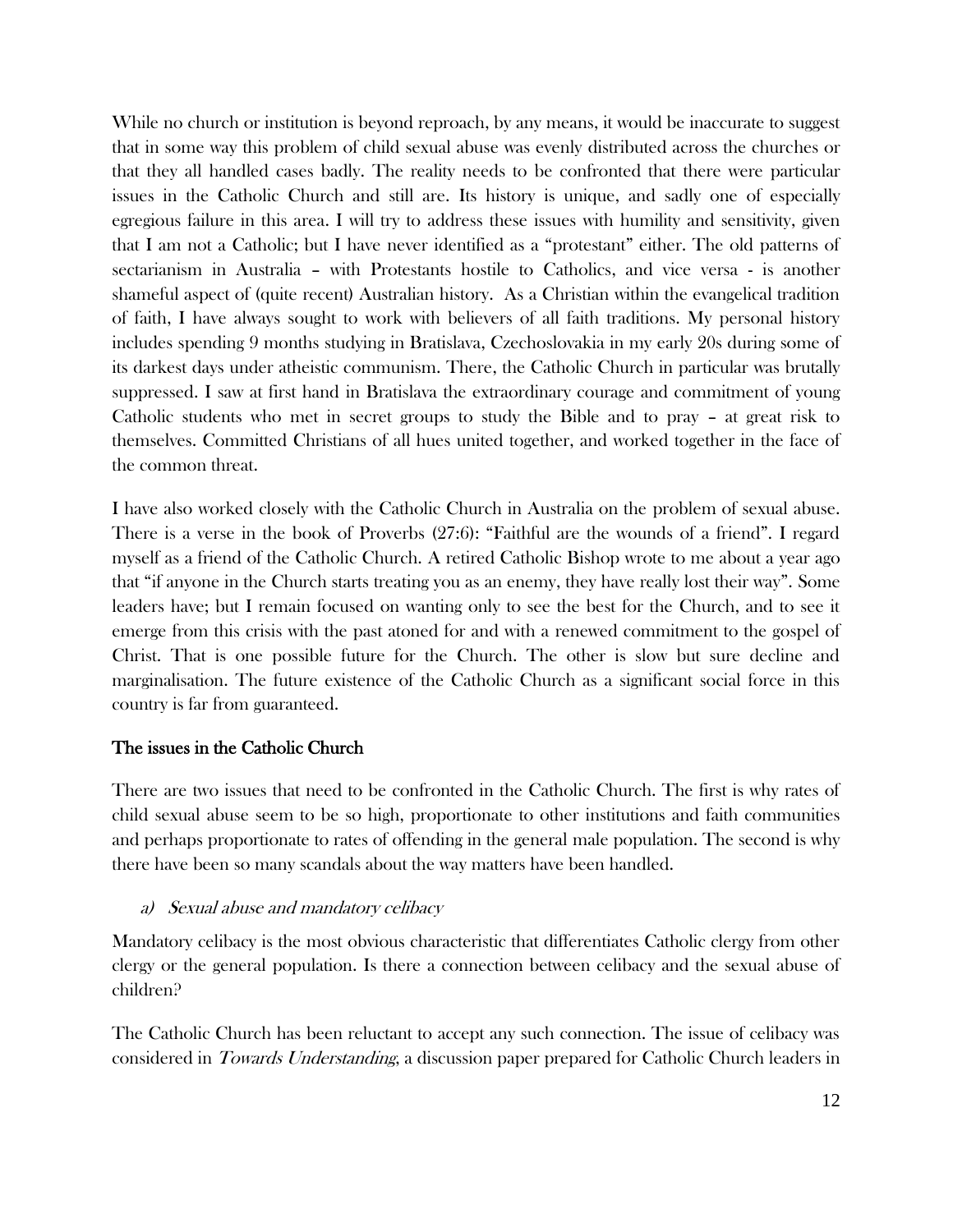Australia and published in 1999. The authors noted that there is no evidence of a causal link between lack of sexual outlet and sexual abuse. Furthermore, celibacy itself cannot explain choice of partner or form of sexual expression. They raised the issue whether sexual dysfunction might be a reason why people decide to enter into a religious vocation involving celibacy. Finally they observed that an active and satisfying sexual life is not a guarantee against abusive behaviour (Towards Understanding, 1999, 52-53).

A further study by the John Jay College (2011) sought to argue that there was no connection with celibacy based on the available empirical evidence. That research team noted that the pattern of complaints indicated a concentration of allegations coming to light concerning abuse in the 1960s and 70s with a decline from the mid-1980s. They pointed out that given celibacy was a constant throughout this period, it cannot explain the differences in reported abuse from different decades, and cannot therefore be treated as a causal factor. Rather, they pointed to societal factors, arguing that the increase in child sexual abuse in the 1960s and 70s is consistent with increases in drug use, crime, premarital sexual behaviour and divorce.

There are problems with this argument however. First, it may confuse the incidence of child sexual abuse with the incidence of its disclosure. Secondly, it may confuse propensity with opportunity. The propensity to abuse children may be constant while the opportunity to do so diminishes.

The incidence of abuse and its disclosure: All the evidence suggests that levels of disclosure are influenced first by the passage of time and secondly, by media publicity. Few victims of sexual abuse by clergy report it at the time, or even during childhood. In our Anglican Church study, we found that on average, it took men 25 years to report their childhood abuse, and 18 years for women to do so (Parkinson, Oates, & Jayakody, 2010). Likely reasons for delay in reporting included threats made at the time, and lack of family support for the complainant, particularly boys. The John Jay study also found long intervals between incidence and disclosure. If that level of delay is replicated for victims of abuse in recent years then it might be expected that children who were abused in the late 1980s may not disclose this until the next few years. It is therefore premature to suggest that a diminution of complaints relating to abuse since the 1980s indicates a real decline in incidence. In my view there is likely to be a significant decline in incidence both in America and Australia, but for other reasons (Finkelhor and Jones, 2004).

Account must be taken of media reporting of child sexual abuse in the Church as a major factor in encouraging victims to come forward. That is, the pattern of disclosure is not consistent year after year. In our Anglican Church study, disclosure was closely related to two periods when there was a major public discussion of child sexual abuse within the Anglican Church. The great majority of complaints made to the Anglican Church of Australia were made from 2001 onwards. Complaints of abuse peaked in 2002-2004. In 2002-03, a controversy concerning the way sexual abuse complaints were dealt with under the leadership of former Anglican Archbishop, the Right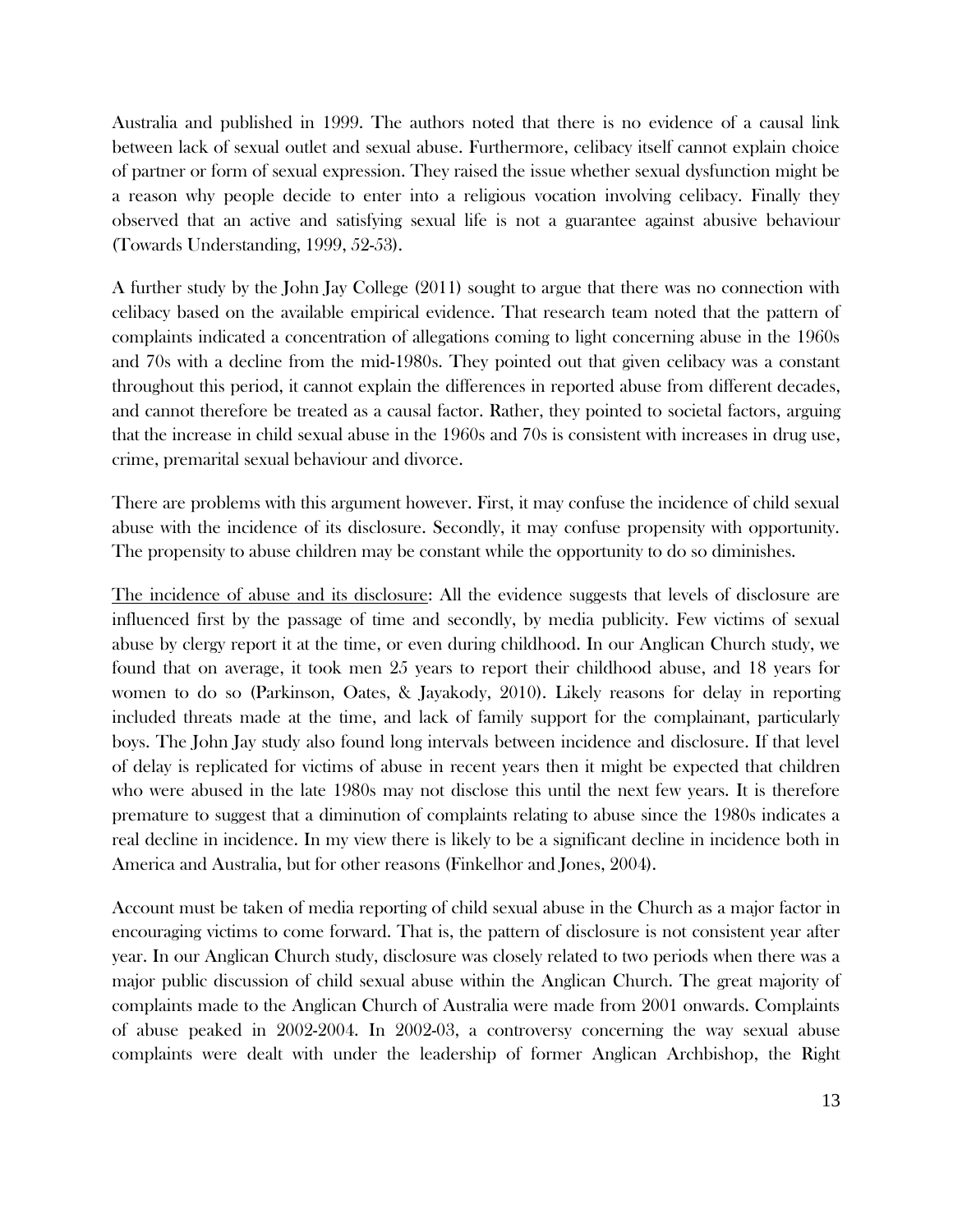Reverend Peter Hollingworth, attracted considerable national attention. In June 2002, while Peter Hollingworth was serving as Governor-General, a Board of Inquiry was established into complaints about his handling of cases brought to his attention during his time of office as Archbishop of Brisbane. There was also a public furore concerning public statements he made about these issues as Governor-General when responding to these criticisms (O'Callaghan & Briggs, 2003, p.5; Blake, 2006). The Board of Inquiry reported in April 2003 (O'Callaghan & Briggs, 2003). Not long afterwards, Hollingworth resigned as Governor-General. There was also a subsequent inquiry into the handling of such cases in the Archdiocese of Adelaide, which reported in 2004. Such highly publicised events seem to have generated a raft of new complaints from victims who had previously remained silent or whose complaints had been ignored.

A similar pattern may be seen in the Catholic Church in the United States. Reports in the Boston Globe newspaper in 2002 were the catalyst for a "torrent" of reports – nearly 3,000 in that year alone (Smith, Rengifo & Vollman 2008). This indicates the very powerful impact that media attention to the issue of child sexual abuse has in generating complaints about abuse. It may be that media attention gives 'permission' to victims to report, out of recognition that they are not alone.

It follows that the explanation for fewer reports relating to events prior to the 1960s and 70s may be due to lack of a cultural context in which complainants would be encouraged to come forward. Of course, some complainants who were abused in earlier years will have come forward in the times of high publicity, but perhaps not as many as younger people who were at a time of their lives when they felt able to confront the demons of their past. A certain proportion of those who were abused in earlier times may also have passed away, whether through suicide, natural causes, accident or war, by the time that the media focus on the issue occurred in the early years of this century.

So the incidence of child sexual abuse needs to be distinguished from its disclosure – the first is not co-extensive with the second.

Propensity and opportunity: Furthermore, propensity is not co-extensive with opportunity. It may well be that the incidence of child sexual abuse has declined in recent years, consistently with international trends, with no change in propensity. This is because propensity is only one of the preconditions for sexual abuse to occur (Finkelhor, 2004, chapter 5). There is also the need for opportunity. As awareness of the problem of child sexual abuse has developed, so the opportunity for abuse has declined and the risk of disclosure leading to penal consequences has increased.

Prof. Des Cahill (2012b) offers these observations:

"So it is important to ask: why has there been a decline in clerical child sex abuse since the 1980s...? To me there are eight reasons for the decline: the social visibility given to the issue since about 1983;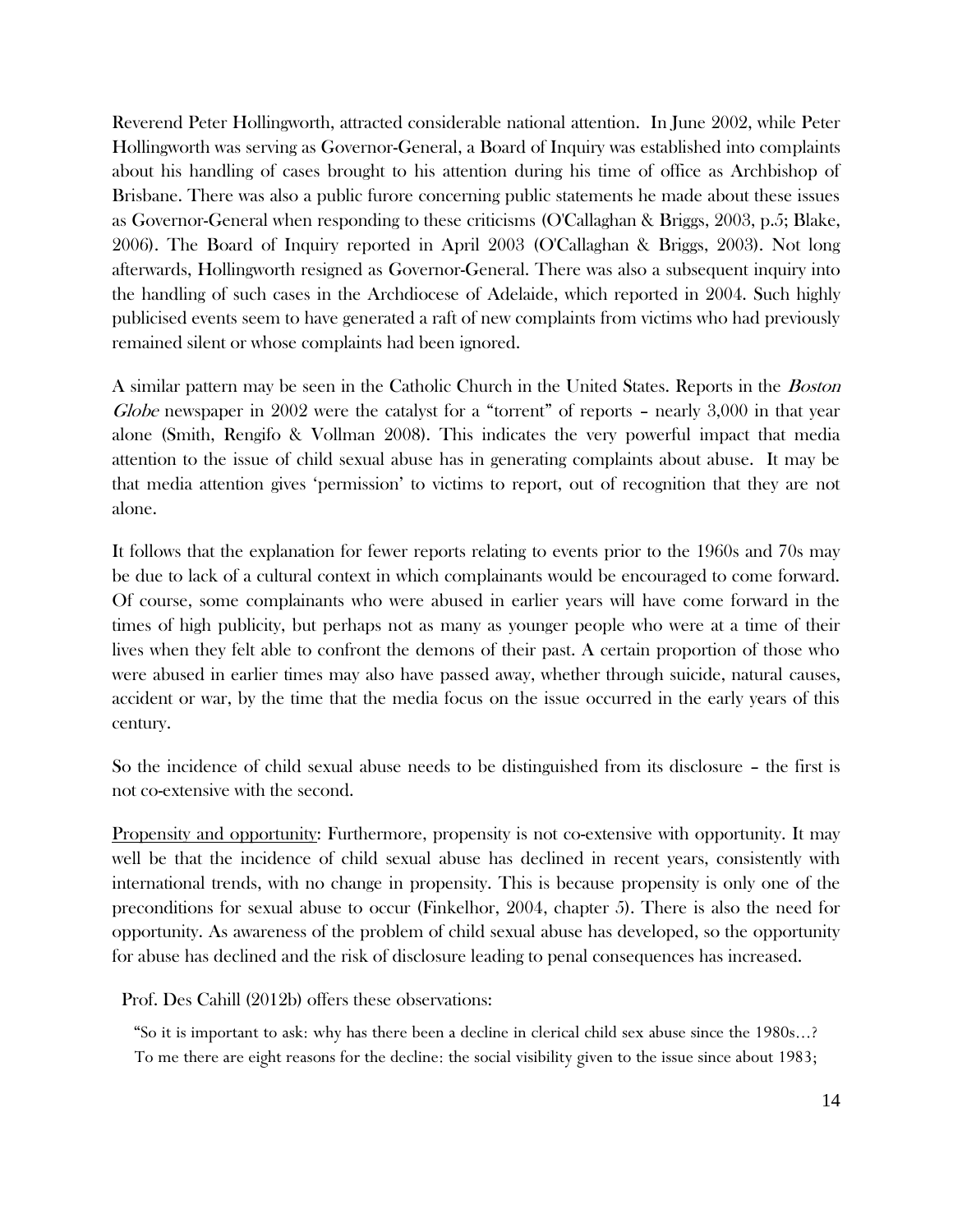the better child protection mechanisms that we have in place; the greater vigilance of Catholic parents and church workers; the lessening number of priests over the past four decades; the resignation of many priests from the clerical life; the almost total collapse of the altar boy system; the closure of almost all Catholic boarding schools; and the lessened interaction of Catholic priests with their Catholic schools."

To this might be added that in recent years in Australia the number of religious brothers teaching in all schools, boarding and day schools, has declined, as the religious communities have aged and not been replaced by younger members. Furthermore, residential children's homes and facilities for troubled youth, once quite common, have all but disappeared.

For these reasons, the patterns of complaints, relating mainly to incidents in the 1960s and 1970s through to the mid-1980s, ought not to be seen as providing much evidence about whether celibacy is a contributing factor in the Catholic sexual abuse crisis. It may just be that men inclined to sexually abuse children have had much less opportunity in recent years.

Paedophilia and other reasons for offending. While celibacy is an unlikely explanation for a paedophilic sexual orientation, many men who sexually abuse children do not fit the classic diagnosis of being paedophiles. For example, there is now considerable evidence that at least some sex offending against children reflects broader anti-social and criminal tendencies (Parkinson et al, 2004) and that there is not a clear differentiation between those who sexually assault children and those who sexually assault adults (Abel et al, 1988).

Furthermore, there is no one psychological profile for a person who sexually abuses children. Indeed any profiling of child molesters to show how they differ from the rest of the population has very limited explanatory power (Wortley and Smallbone, 2006). As Prof. Smallbone put it in his evidence to the Parliamentary inquiry in Victoria (Smallbone, 2012):

I am more struck by the ordinariness of these people than I am by some defining feature in terms of their mental health or psychopathology.

This suggests that sexual offending against children is a multi-faceted problem and that among that heterogeneous group of men who sexually abuse children, there are numerous different etiologies of offending. The leading American scholar, Prof. David Finkelhor, has commented, concerning the American conversation about clerical sexual abuse (Finkelhor, 2003, p.1226):

[T]he clergy abuse scandal reinforced and compounded many of the most insidious stereotypes about sexual abusers and child molesters. The offenders were routinely referred to as pedophiles, implying a sexual attraction to prepubertal children, a paraphilic disorder, a person with multiple victims, and a compulsion to offend. In fact, the majority of the priest offenders were not pedophiles.

One of the unanswered questions about sex offending by clergy is how much of it is situational, or influenced by the culture of a group, rather than the outworking of an abnormal sexual deviation.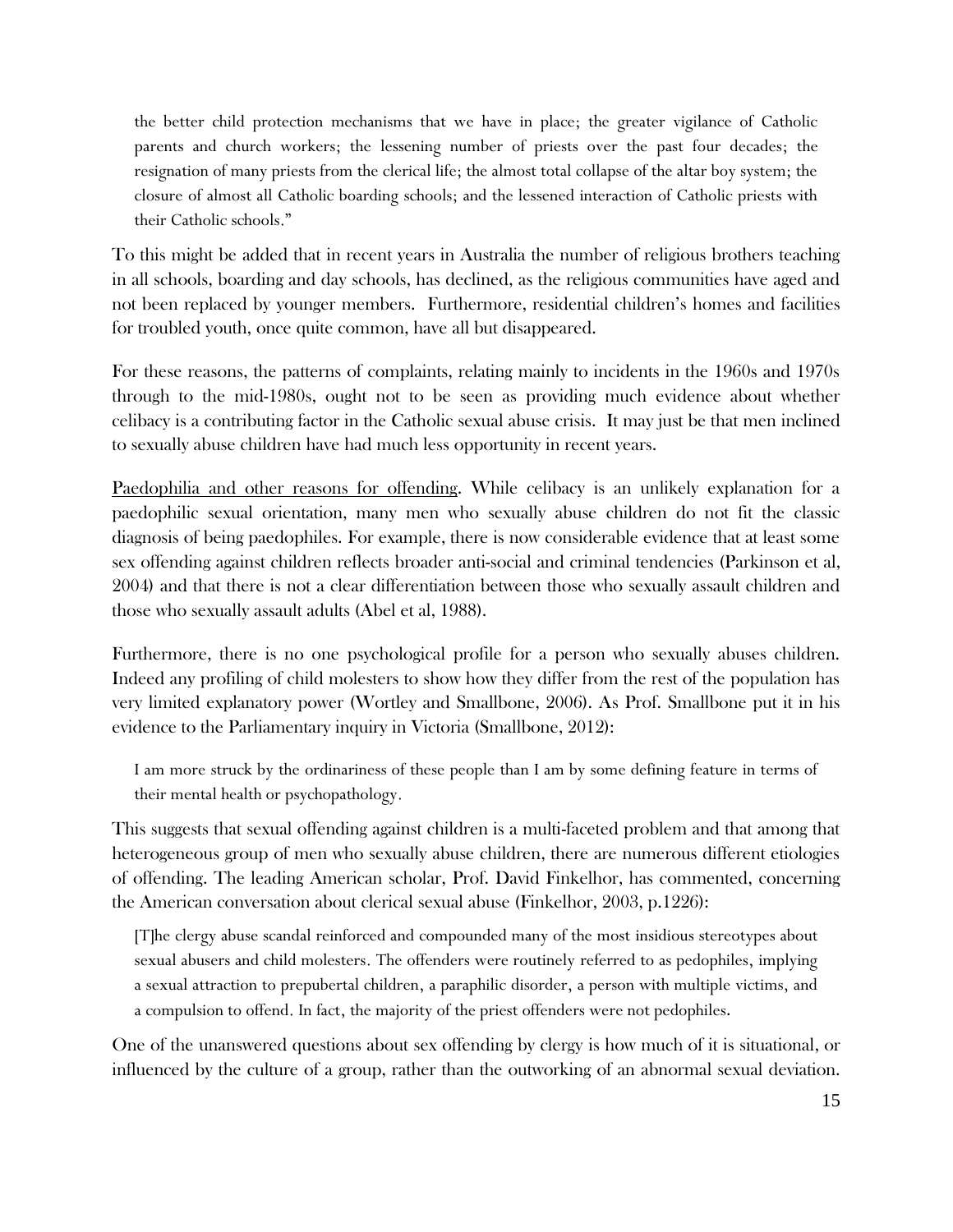No doubt some offending priests and members of religious orders have been paedophiles; but this is likely to explain only a proportion of sex offending against children by priests and religious. The loneliness and difficulty of a celibate life with all the demands of the priesthood may lead other men to seek out teenagers to meet their needs without them being paedophiles. Indeed, sexual attraction to post-pubescent teenagers may be, biologically-speaking, within the boundaries of normal adult sexuality.

Some priest-offenders rationalise their abusive behaviour on the basis that sexual activity with boys is not a breach of their vow of celibacy whereas sexual relations with a woman would be (Lothstein, 2004). Different levels of sexual contact falling short of intercourse may also be excused in this way (Ormerod & Ormerod 1995, p. 25). Some support for this thesis emerges from the survey conducted as part of the research for Towards Understanding, the discussion paper on sexual abuse in the Roman Catholic Church in Australia. Respondents noted that offenders within the Church dissociated their abusive behaviour from their commitment to celibacy. Indeed, a high number of respondents described offenders they knew as having a strong commitment to celibacy (Towards Understanding, 1999, p. 44).

This cognitive distortion may well be an important factor in sex offending against boys. If priest offenders have a strong commitment to celibacy, then sexual relations with adult women or girls will not be permissible. If these men rationalise sexual contact with men or teenage boys as either not being a breach of their vow of celibacy at all, or a sexual peccadillo which may be both tolerated within the Church and forgiven by God, then they may well be as prone to situational same-sex activity as men in prison or in other confined, all-male environments. Teenage boys in children's homes and boarding schools, and boys in parish contexts with whom the priest or religious may find good enough reason to be alone, may disproportionately become victims because of their accessibility and vulnerability, not necessarily because of a paraphilic sexual attraction to boys of that age.

## b) A culture of impunity

Another factor in the high rates of child sexual abuse by Catholic Church personnel may be that in some places at least, offenders felt that there would be no repercussions: that children and parents would keep quiet, or be persuaded not to go to the police; that their superiors would not believe the word of a child against their word; that they would close ranks to protect one of their own; or that even if action were taken by the Church leadership, the worst that might happen was to be moved to another parish or, in the case of a religious order, to be posted overseas.

Certainly, some accounts of child sexual abuse by Catholic clergy demonstrate the most brazen offending behaviour. For example, Chrissie Foster, in her book Hell on the Way to Heaven (Foster and Kennedy, 2010), describes the extraordinary levels of offending by her parish priest against children in the primary school. The history of abuse by priests and brothers at St Alipius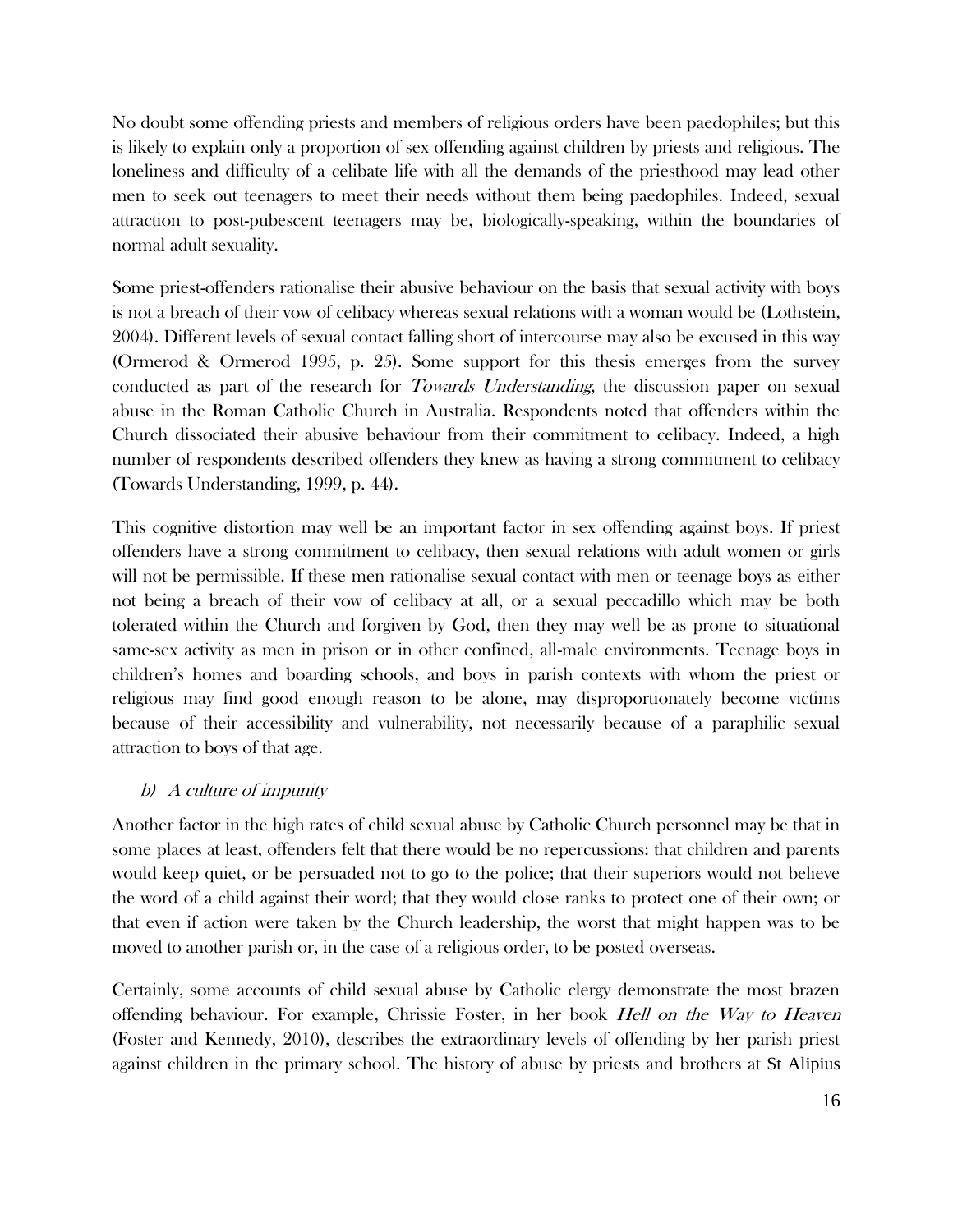Parish School in Ballarat suggests a similar pattern of brazen offending by a group (Marr, 2013). Some paedophile priests took the fullest advantage of their power and status – an authority which went unquestioned.

People were concerned, but none, it seems, were able to stop these offenders in their tracks in the face of institutional resistance. They turned to the Church hierarchy rather than the police and the state child protection department. That was to trust in the wrong authorities.

## c) Poor handling of child sexual abuse cases

To some extent, the same patterns can be observed in the Catholic Church as in other churches when it comes to poor handling of child sexual abuse concerns. Children were not believed, while the word of a priest or brother was hardly questioned. Barry Coldrey, of the Christian Brothers, reports in his history of his Order in Western Australia that many allegations of sexual abuse did emerge at the time, and were looked into by leaders; but the investigation did not proceed beyond the alleged perpetrator's denial of the allegation. In one case, a leader in the Order in Melbourne wrote to a Brother in Western Australia, asking for his response to a boy's report that this Brother had interfered with him. The Brother responded in these terms:

"In answer to your letter referring to my behaviour towards a boy at ..., I am pleased to say that the accusation is completely untrue as far as I am concerned. I am deeply grateful for this opportunity to clear myself of any doubt in your eyes."

Nothing more was done. If the alleged perpetrator denied the allegation, then it was the boy's word against the Brother's, and usually no further action resulted other than to give a warning to the Brother concerned (Coldrey, 1993, p.396-99).

There was also naivety about the nature of offending and ignorance of the damage being done to children. In particular, I doubt that many people were aware in the 1980s and early 1990s of the devastating effects of child sexual abuse on boys. The focus of child protection work had, at that stage, been primarily on sexual abuse in family settings and with girl victims. When I was growing up in England in the 1960s, I attended a boarding school with a fine choir. Jokes about dodgy choirmasters and 'feeling up' boys abounded at that time. The folklore about abuse of boys at that time treated it as odd (but relatively harmless) behaviour by men who had sexual problems. The trail of devastation that we now understand arises from much sexual abuse of boys, was little in our cultural consciousness forty years ago.

Be that as it may, there are specific features of the response of the Catholic Church in dealing with cases of child sexual abuse which need to be examined. In so doing, it is right that I endeavour to tell a more nuanced and complex story than tends to be told in the media or in public discussion of these issues. The unerring condemnation of the Catholic Church as a whole is unfair to the many decent people who have tried to make amends, to help victims and to put in place better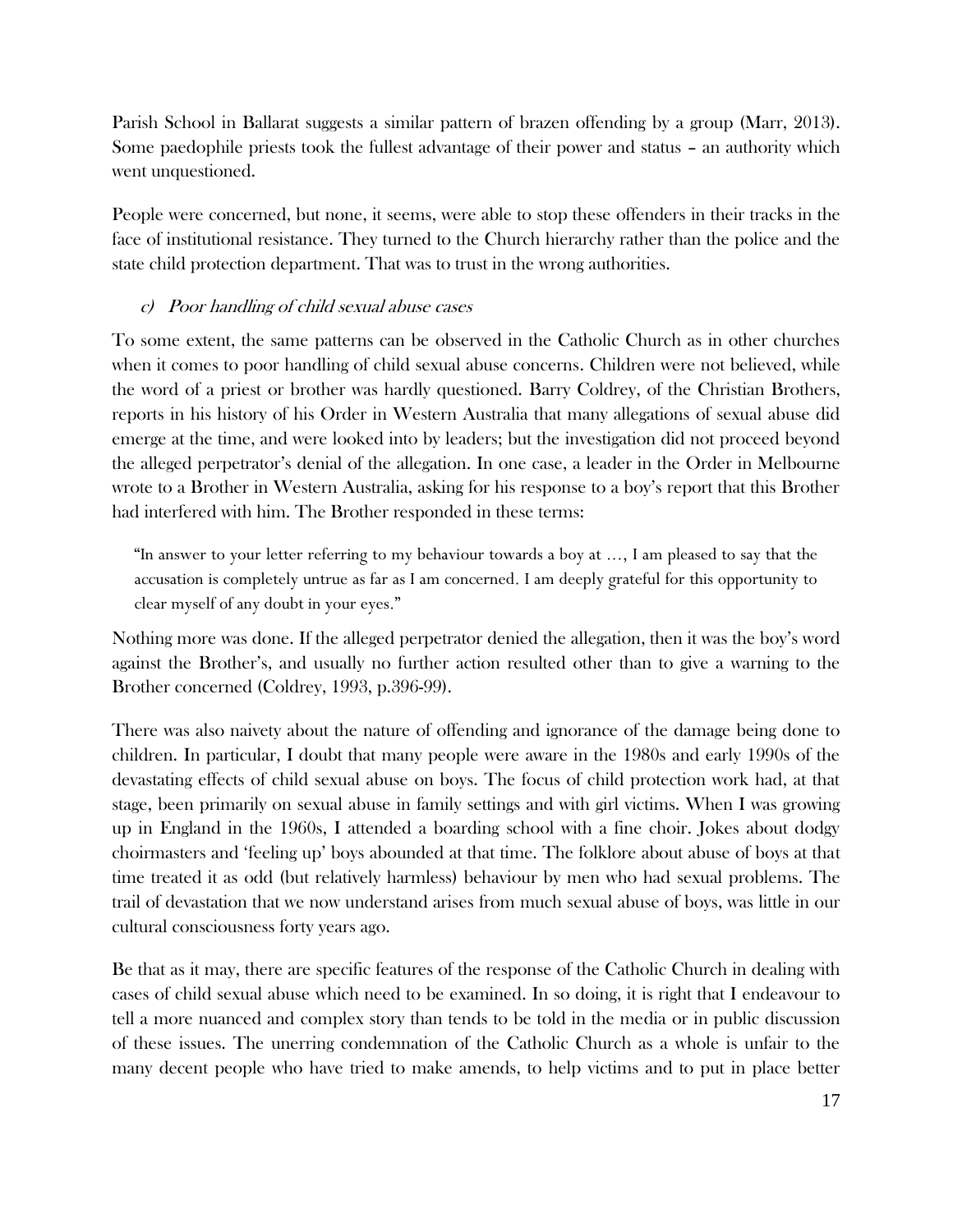processes for dealing with these issues. There has been a battle over these issues within the Catholic Church over the years, and the overall outcome of the struggle to address this issue has been fairly consistently towards greater honesty, compassion for victims, and appropriate dealings with offenders. It is not true to say generally that Catholic Church leaders have been dragged kicking and screaming to address these issues. Some have shown enormous courage and integrity in leading change. Many other leaders have come willingly, and motivated by the best intentions. Others have gone along with the flow. A minority has been resistant and, in their own dealings with victims, intransigent and obstructive. The issues about compensation and dealing with offenders are more complex than are typically portrayed in the media.

Nonetheless, the improvements have been from a dreadful baseline, not only in terms of the sheer numbers of victims and offenders - that is a deeply troubling picture on its own – but also in the way that the Church handled many of these cases. The stories are well-known now, and little is to be gained by repeating stories about the worst cases. Some of the accounts given by victims concerning their dealings with Catholic leaders in the past are hotly contested by those men today – men who remain in senior positions of leadership. It is not my place to enter into those allegations and denials, and still less to adjudicate upon them; save to say that the victims' stories in broad outline, if not in their specific details, are familiar to anyone who has read similar accounts from around the western world.

The response of the Catholic Church in Ireland has been the subject of intensive forensic investigation in a number of inquiries (Ryan Report, 2009; Murphy Report – Dublin, 2009; Murphy Report – Cloyne, 2010). The Murphy Report into the Archdiocese of Dublin (Murphy Report – Dublin, 2009, pp.3-4) summarised its findings on the history of cover-up as follows:

The volume of revelations of child sexual abuse by clergy over the past 35 years or so has been described by a Church source as a "*tsunami*" of sexual abuse. He went on to describe the "*tsunami*" as "*an earthquake deep beneath the surface hidden from view*". The clear implication of that statement is that the Church, in common with the general public, was somehow taken by surprise by the volume of the revelations. Officials of the Archdiocese of Dublin and other Church authorities have repeatedly claimed to have been, prior to the late 1990s, on 'a learning curve' in relation to the matter. Having completed its investigation, the Commission does not accept the truth of such claims and assertions.

The Dublin Archdiocese's pre-occupations in dealing with cases of child sexual abuse, at least until the mid 1990s, were the maintenance of secrecy, the avoidance of scandal, the protection of the reputation of the Church, and the preservation of its assets. All other considerations, including the welfare of children and justice for victims, were subordinated to these priorities.

The evidence is not yet in as to whether that damning judgment is also valid in relation to the Australian church; but what has become clear through a variety of accounts over recent years is just how much the church leadership, and in particular bishops or leaders of religious orders, did know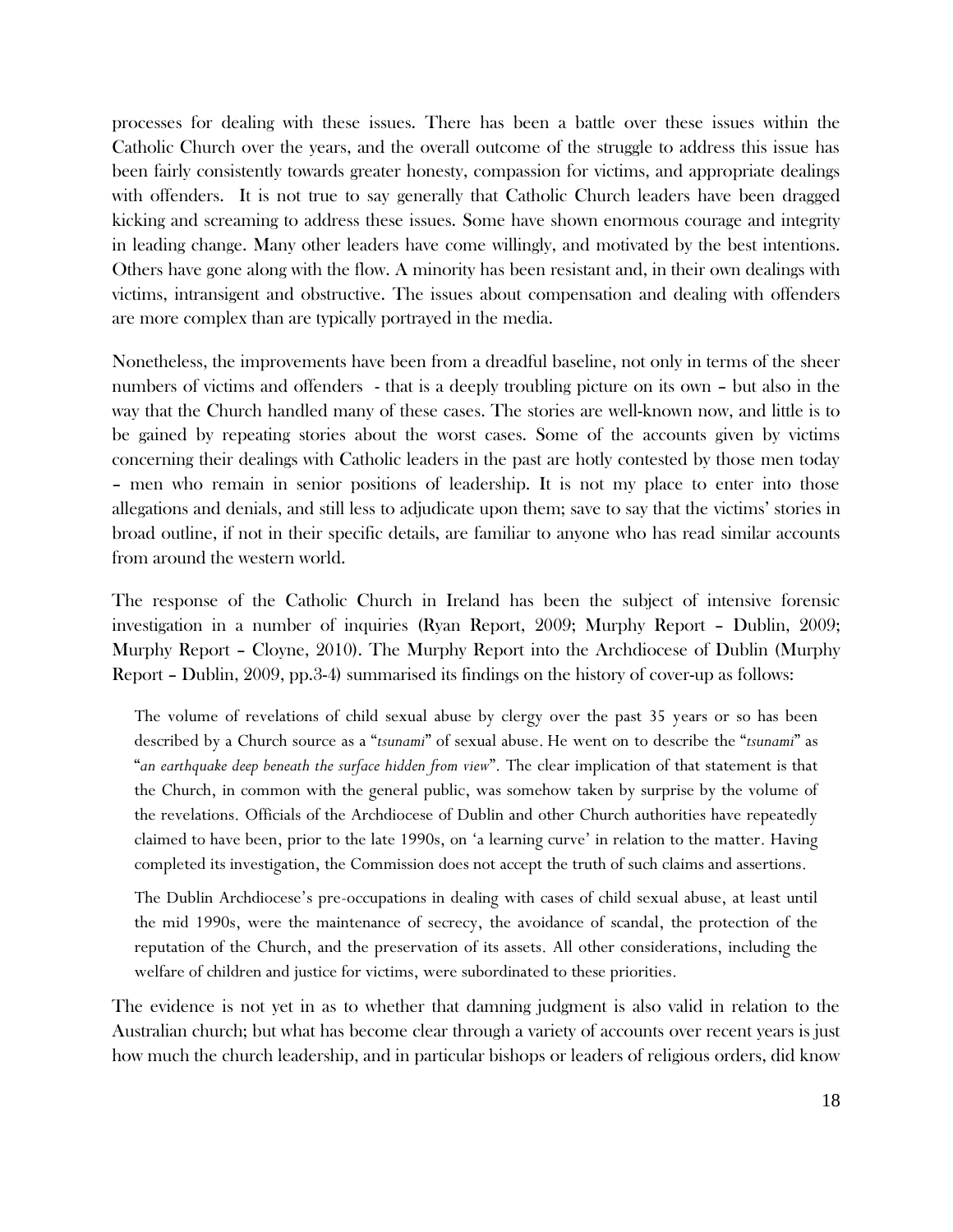about some of these offenders. I have personally been shocked by some of these revelations. Why wasn't more done? Why weren't priests removed from their positions and reported to the police? Were there, in certain religious orders, paedophile rings which included leadership figures in the Order who helped to cover-up the offending? How can we understand this extraordinary abandonment of ordinary civic responsibility and decency?

There is a prosaic answer – that, foolishly, bishops and leaders of religious orders thought it was better to protect the good name of the Church than to protect children; that the secrecy could be maintained; that they would never have to answer to the police, the courts or public opinion for their wrongdoing. Yet even this answer does not seem to be quite sufficient – for the least educated of them in basic Christian theology ought to have understood that one day they will appear before a Judge who would know the most closely guarded secrets of their hearts, and would call them to account. They ought to have known also, that God is always on the side of the innocent and the vulnerable and has a special care and concern for children (Ps 127: 3-5; Ps 146:9; Matthew 18: 10; Mark 10: 13-15; Luke 17:2). Graphically Jesus said about children:

If anyone causes one of these little ones--those who believe in me--to stumble, it would be better for them to have a large millstone hung around their neck and to be drowned in the depths of the sea. (Matthew 18:6, NIV).

There are two aspects of Catholic teaching which may help explain (but not excuse) some of the behaviour of Catholic Church leaders which may otherwise seem inexplicable. The first is the place of Canon Law in the life and thought of the worldwide Catholic Church. The second is the culture of clericalism.

#### A law unto itself

There has long been a culture within international Catholicism that in some way the Church is its own jurisdiction, its own legal system, and that the proper place for judging clergy is within the structures established by Canon Law. Canon Law provides that clergy or religious who abuse children under 18 are to be "punished with just penalties, not excluding dismissal from the clerical state" (Canon 1395(2)). However, it is no part of canonical thinking that child sexual abuse is a crime that ought routinely to be reported to the police and dealt with by the criminal courts.

In this sense, the Church perceived it to be a law unto itself. Geoffrey Robertson QC observes (Robertson, 2010, para [54]):

What seems to have happened in the Catholic Church throughout the last century is that bishops were instructed by the Vatican to regard Canon Law as the only law applicable to priests accused of child sexual abuse, and priests were educated in seminaries to believe that they were subject to it, exclusively, when accused of sexual sins with parishioners.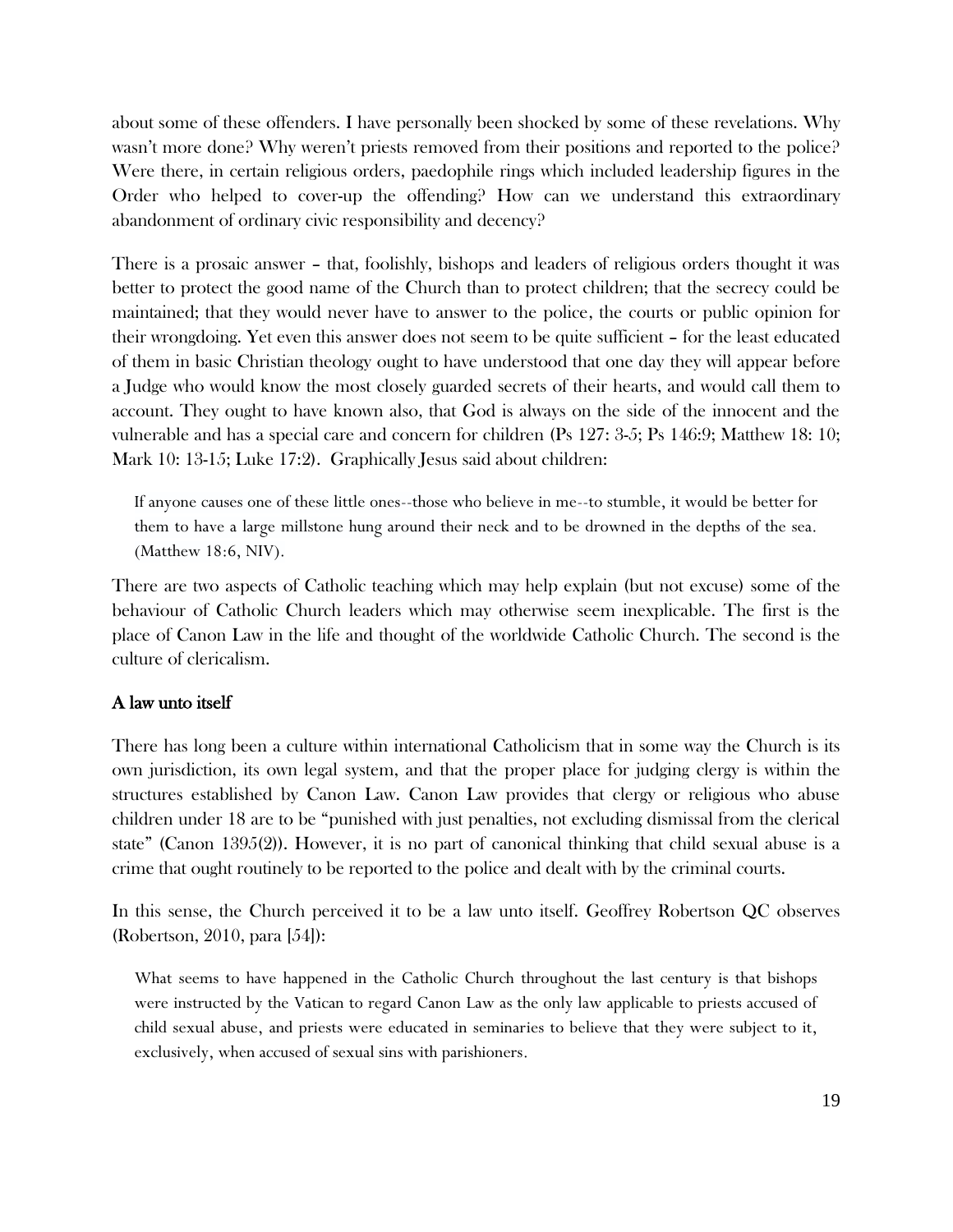Whatever the validity of that statement elsewhere, it must be said that Canon Law has quite a weak presence in the life of the Australian Catholic Church, and that there is not, in this country, the relevant infrastructure of canon law-trained judges and lawyers to establish the penal tribunals that Canon Law envisages. Nonetheless, at the level of culture and practice, it is likely that bishops and other leaders saw themselves as first bound to obey the Pope and Canon Law, and only secondarily as citizens of a country in which they have civic responsibilities and obligations. The culture that child sexual abuse cases were to be dealt with internally by the Church was alive and well in Australia even if Canon Law itself was of more theoretical than practical relevance in most cases.

The culture that the Church should be a law unto itself is evidenced by the experience of the Irish bishops who tried to put their civic obligations first. In response to a growing crisis, they developed a new policy on handling abuse cases in 1996 which included mandatory reporting to the police of all credible reports of abuse. They were rebuked for so doing by the Vatican. On January  $31^{\circ}$  1997 the Irish apostolic nuncio wrote to the Irish bishops, conveying the position of the Congregation for Clergy that the policy of mandatory reporting "gives rise to serious reservations of both a moral and a canonical nature." The letter also instructed that the procedures established by the Code of Canon Law must be "meticulously followed" (Storero, 1997).

Yet Canon Law was almost useless as a means of dealing with complaints of child sexual abuse even in cases where the victims would not go to the police. Originally, the limitation period on bringing penal proceedings under canon law was only 5 years. In 2001, that was increased to ten years, with time running from the victim's  $18<sup>th</sup>$  birthday. Nonetheless, that is often too short a period for complaints to come to light, given the pattern that so many victims of abuse only find themselves able to report it twenty years or more after the events. It was only in 2010 that the period was extended to 20 years from the victim's  $18<sup>th</sup>$  birthday (*motu proprio Sacramentorum* sanctitatis tutela, 30 April 2001 as updated on 21 May 2010).

Instructions from the Vatican issued in 2001 also required that cases which may be dealt with under Canon Law be referred to the Congregation for the Doctrine of the Faith (CDF) in Rome. The CDF was given some discretion to depart from the prescribed limitation period. There were other deficiencies in the process which are well documented in chapter 4 of the Murphy Report (Murphy Report – Dublin, 2009).

Even in 2011, the CDF issued a document to give guidance "to assist episcopal conferences in developing guidelines for dealing with cases of sexual abuses by minors perpetrated by clerics." That document, appropriately, required bishops and leaders to comply with the applicable civil laws of their countries concerning the mandatory reporting of crimes, and noted that child sexual abuse "is not just a canonical delict but a crime prosecuted by civil law." It also urged bishops to cooperate with the civil authorities in dealing with such crimes. Yet most of the document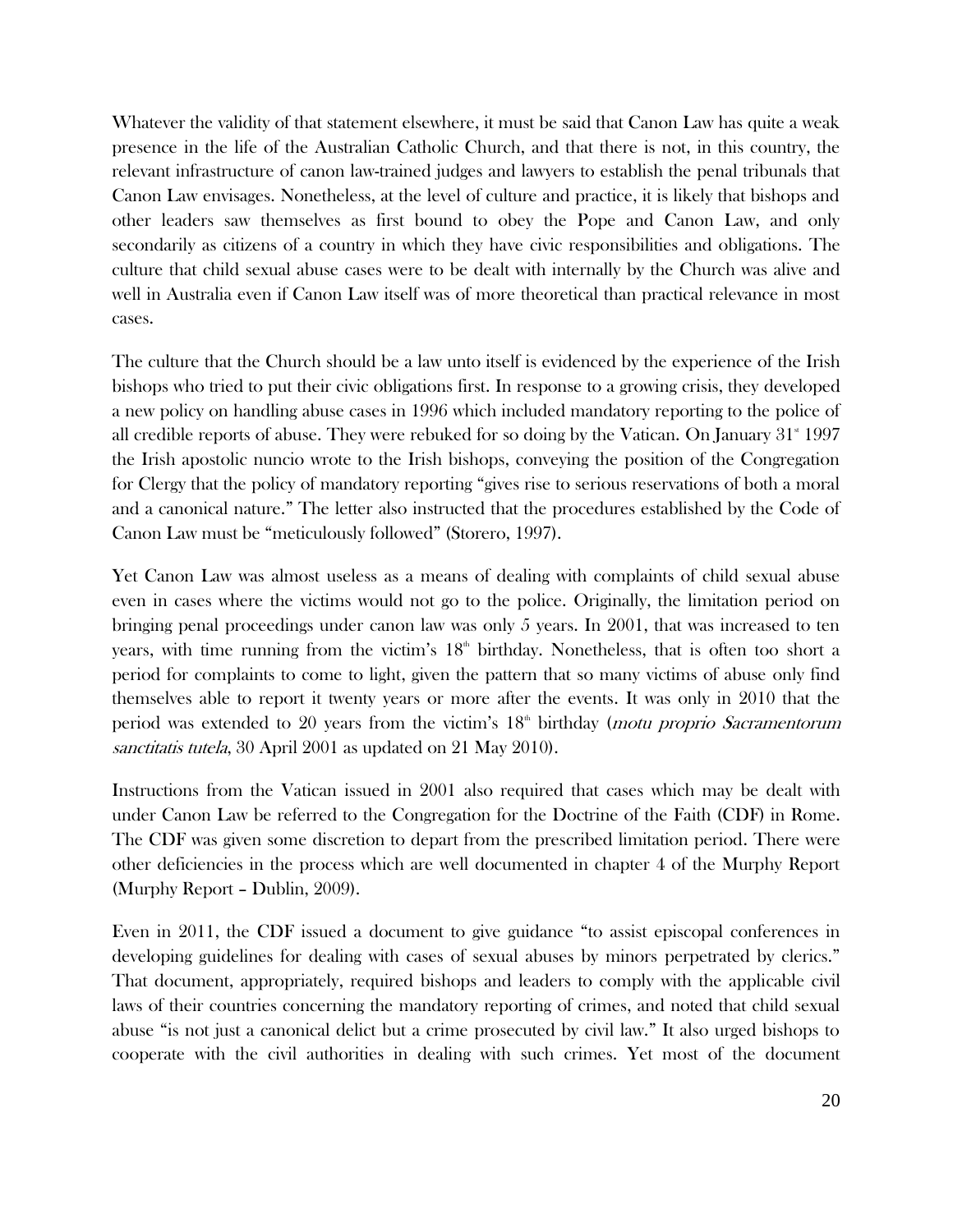describes the canonical processes for dealing with complaints of child sexual abuse. There is no indication from the document that such cases ought to be dealt with by the police and criminal courts wherever possible, and only in the absence of a successful prosecution, by ecclesiastical law. The document reads as if the canon law is primary, and the civil law secondary, or at least that the duties of bishops are limited to obeying mandatory reporting laws and cooperating with the police, not that they should encourage victims to go to the police or themselves initiate police involvement (Congregatio Pro Doctrina Fidei, 2011).

### The culture of clericalism

The culture which treated crimes against children as essentially a matter for canon law, unless the victim chose to go to the police, was one factor in the Catholic Church's handling of these cases, at least prior to the 1990s. Another was the culture of clericalism. The 2011 document puts it succinctly: "The bishop has a duty to treat all priests as father and brother" (Congregatio Pro Doctrina Fidei, 2011).

That was interpreted, in some quarters, as involving an obligation to protect priests and religious brothers from the criminal law. In 2001, Bishop Pierre Pican of Bayeux was given a three-month suspended prison sentence for not reporting Fr René Bissey, who had been sentenced to 18 years in prison in 2000 for sex offences against children. It appears that the bishop indicated at his trial that the admission of guilt by the priest had not been in the confessional. Cardinal Castrillón Hoyos, the [Prefect of the Congregation for the Clergy,](http://en.wikipedia.org/wiki/Congregation_for_the_Clergy) wrote to the Bishop, congratulating him on not denouncing a priest to the civil authorities. He was said to have acted wisely in preferring to go to prison rather than denounce his priest-son. Cardinal Hoyos advanced a theological reason for this position. He explained that the relationship between priests and their bishop is not professional but sacramental and forges very special bonds of spiritual paternity. He drew the analogy with rules of law in various countries which excused one close relative from testifying against another.

The letter concluded that in order to 'encourage brothers in the episcopate in this delicate matter', a copy of the letter would be forwarded to all the conferences of bishops. The Cardinal said at a conference in 2010 that he wrote the letter after consulting Pope John Paul II, and that it was the Pope who authorised him to send this letter to all the bishops. (Henaghan, 2010a, 2010b; Robertson, 2010, para [53]).

The combination of the Vatican's misguided belief that child sexual abuse cases ought to be dealt with by the Church through Canon Law, and its support for the culture of clericalism, established the conditions for the Church's handling of this immensely serious problem around the world. It made it very difficult for bishops who wanted to deal with things differently.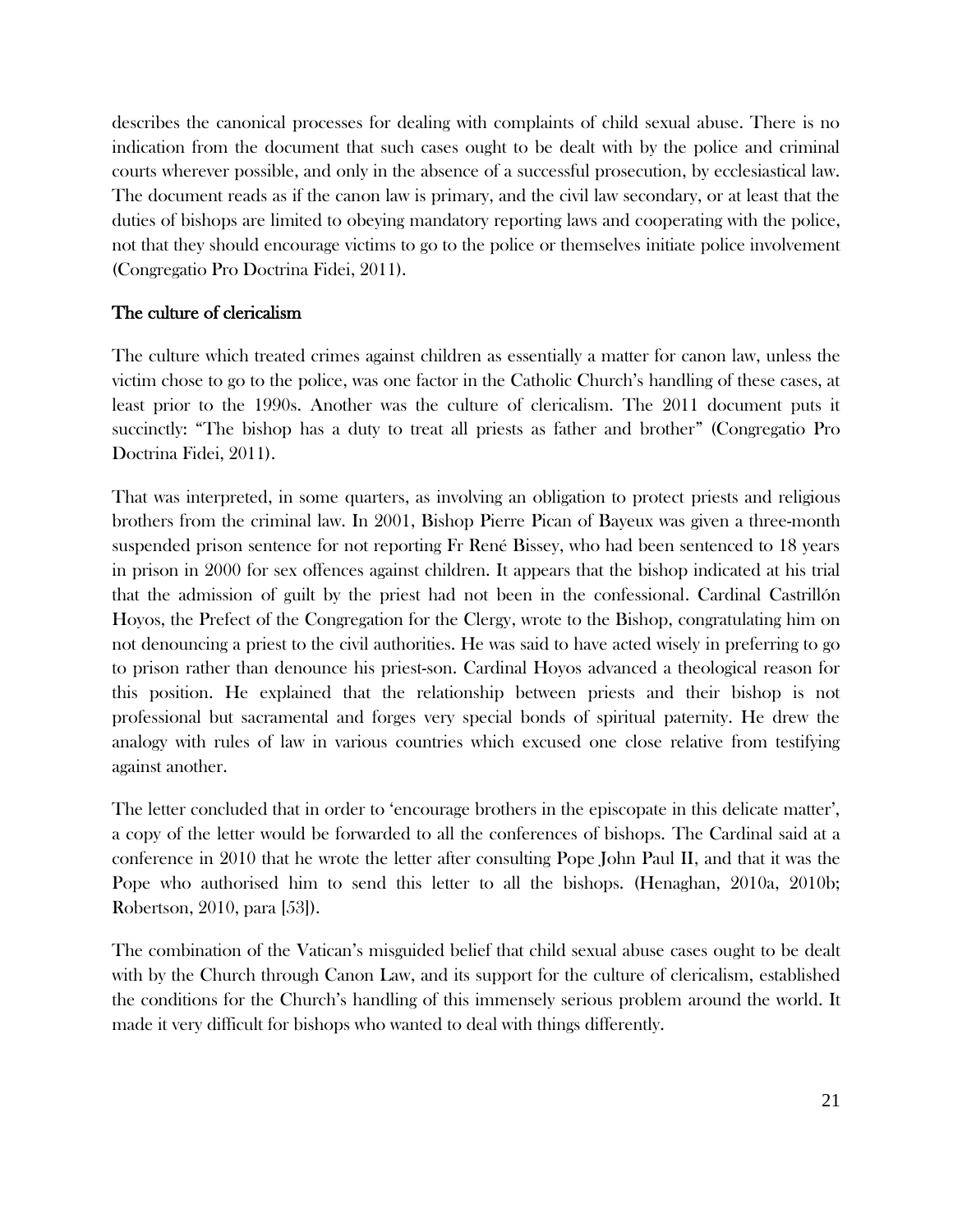## The response of the Australian Catholic Church

It is in this context that the response of the Australian church leadership needs to be understood. The Catholic Church around the world is far from a monolithic institution with uniform policies and approaches to issues. In different countries and at different times, the Catholic Bishops Conferences have sought to deal with the issue of clerical sexual abuse in ways that have involved more or less transparency and cooperation with civil authorities.

In Australia, my understanding is that prior to 1996, many cases of child sexual abuse were dealt with quietly by a troubleshooting team that would meet with the alleged offender. Typically, if the accounts were credible or more or less admitted, the priest or brother would be persuaded to leave religious life or at least to withdraw from active ministry. Back then, compulsory laicisation through the Canon Law processes would have been almost impossible. The bishop had few other options within the scope of Canon Law. The resignation strategy was a pragmatic solution, but it meant that these men did not face justice and it left the general community exposed to risk. Years later, as the Four Corners program last year demonstrated, some of these men are still in the community and have not been brought to justice (Four Corners, 2012).

A major change in approach occurred in 1996. In that year, the first version of a protocol, Towards Healing, was published by the Catholic Bishops Conference and leaders of religious orders (Towards Healing, 1996). It applied to all dioceses except the Archdiocese of Melbourne, which established its own process, and to all religious orders except, at that time, the Jesuits.

Towards Healing has been much criticised, but it is important to recognise what a radical and proactive step it was at the time. Those involved in giving leadership to this were people of great integrity and commitment. Bishop Geoffrey Robinson, who had overall carriage, was determined to make a difference for victims.

Towards Healing took as its starting point the need for a compassionate and just response to victims of sexual abuse, many of whom had been abused many years ago. The process is aimed at responding to the needs of victims and could be understood as an alternative to litigation, as well as a pastoral response. The Church made it clear that it was its policy to encourage those who complained of criminal misconduct by clergy and religious to make a formal report to the police, and for the Church to cooperate with the police on such matters. However, it recognised that some victims do not want to go to the police, or do not feel able to do so, and it offered a way to make the history known and to gain some redress without going down the difficult path of litigation. In my experience of talking to a number of victims in the 1990s, issues of money and compensation were not foremost – or even on their agenda. Most of all they wanted the truth to be told, and some assurance that it would not happen in the future.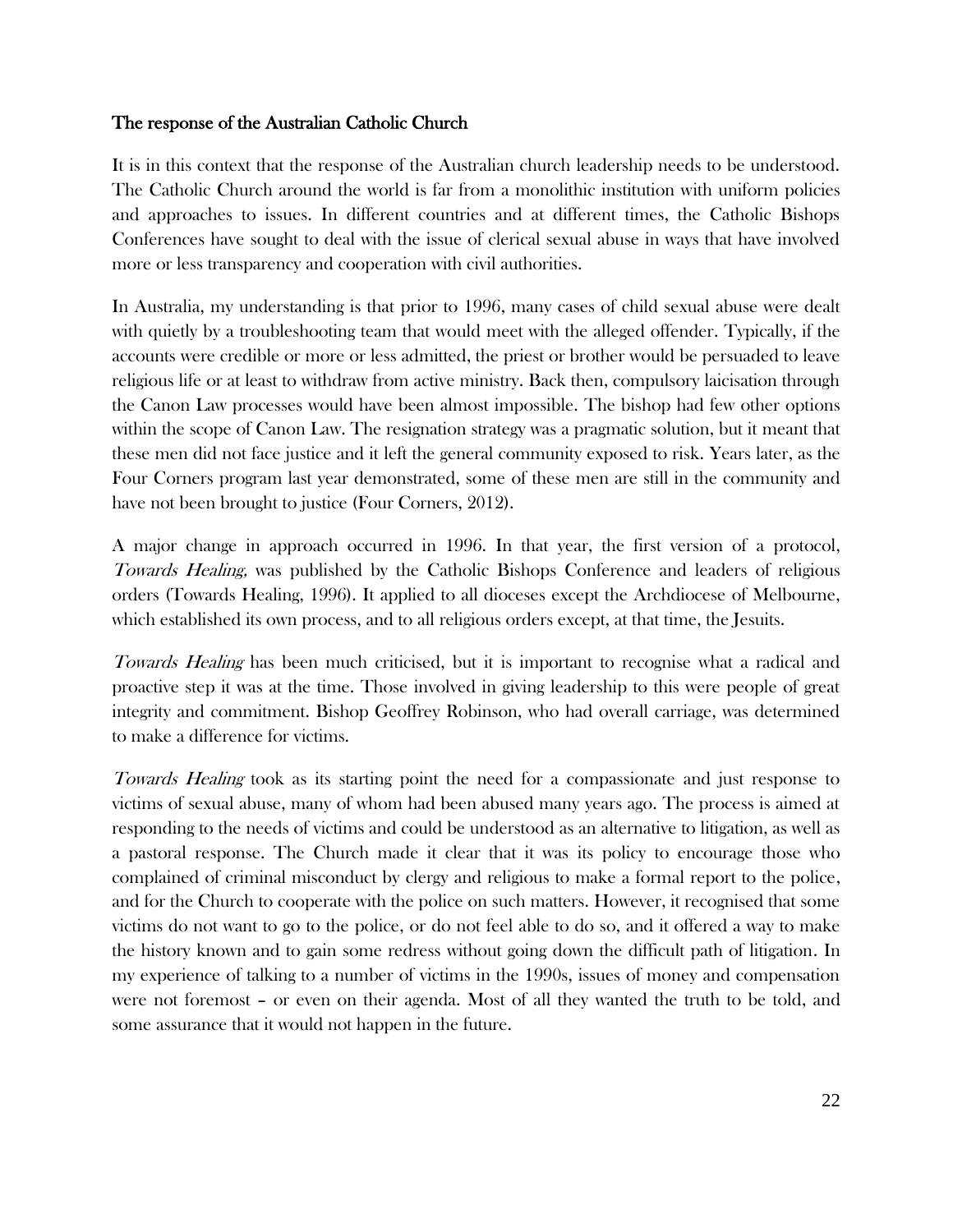Towards Healing does not just apply to sexual abuse of children; not long after its introduction it was extended to complaints of physical or emotional maltreatment in children's homes and other such institutions. Physical and emotional abuse are defined by reference to the standards existing at the time. From the beginning also it applied to sexual exploitation of the pastoral relationship, involving consenting adult women or men. In such cases there was no criminal wrong and a civil claim might be very difficult to sustain.

I have twice been involved in reviewing the process, and while on each occasion, numerous improvements were made, I did not find that people who made submissions or comments had much complaint about the process itself. Failures to implement it properly, and long delays in the process, were the main complaints. There were also complaints that what was intended as a pastoral process took on the character of just another negotiation between lawyers and insurers concerning appropriate levels of compensation, with the bishop or leader insensitive to the pastoral aspects of the process.

There have also been complaints in the media about the sometimes modest financial settlements. I understand and accept those criticisms. The level of compensation was a matter for the bishop or the leader of religious order concerned, after listening to the needs of the victim in a facilitated meeting, or as a consequence of negotiations between lawyers. It ought to be understood though, that *Towards Healing* was established as a kind of victims' compensation scheme, with a fairly low evidential bar for making claims and with no need to demonstrate the fault of the Church hierarchy. There was no need to prove that the Church was in some way negligent or otherwise responsible for the behaviour of the offending priest or brother. Towards Healing was not intended as a means of gaining the kind of settlements that might be awarded if the plaintiff were successful in a lawsuit. In many cases, it is doubtful that the complainants could have satisfied the civil law's exacting standards of proof both as to the offences and the culpability of the Church leadership. There is no cap on payments. Sometimes assistance is provided otherwise than through cash payments, particularly if the complainant has an addiction to drugs, alcohol or gambling.

The litigation option of course, is an alternative for people. Having said this, the obstacles to achieving this lie not only in such problems as the Statute of Limitations and the absence of vicarious liability for criminal misconduct, but also in the difficulties in some cases of finding an appropriate defendant who has assets. For historical reasons, Catholic dioceses are typically unincorporated associations and assets are tied up in property trusts. There are significant difficulties in suing the Church if the Bishop or Archbishop responsible has died and the issue of the correct defendant is taken (The Trustees of the Roman Catholic Church for the Archdiocese of Sydney v Ellis [2007] NSWCA 117). The Church did not need to plead these defences, based as they are upon historical accident. They create an unfair impediment to the proper resolution of cases through the civil justice system. Church leaders, like any others who run large organisations, do of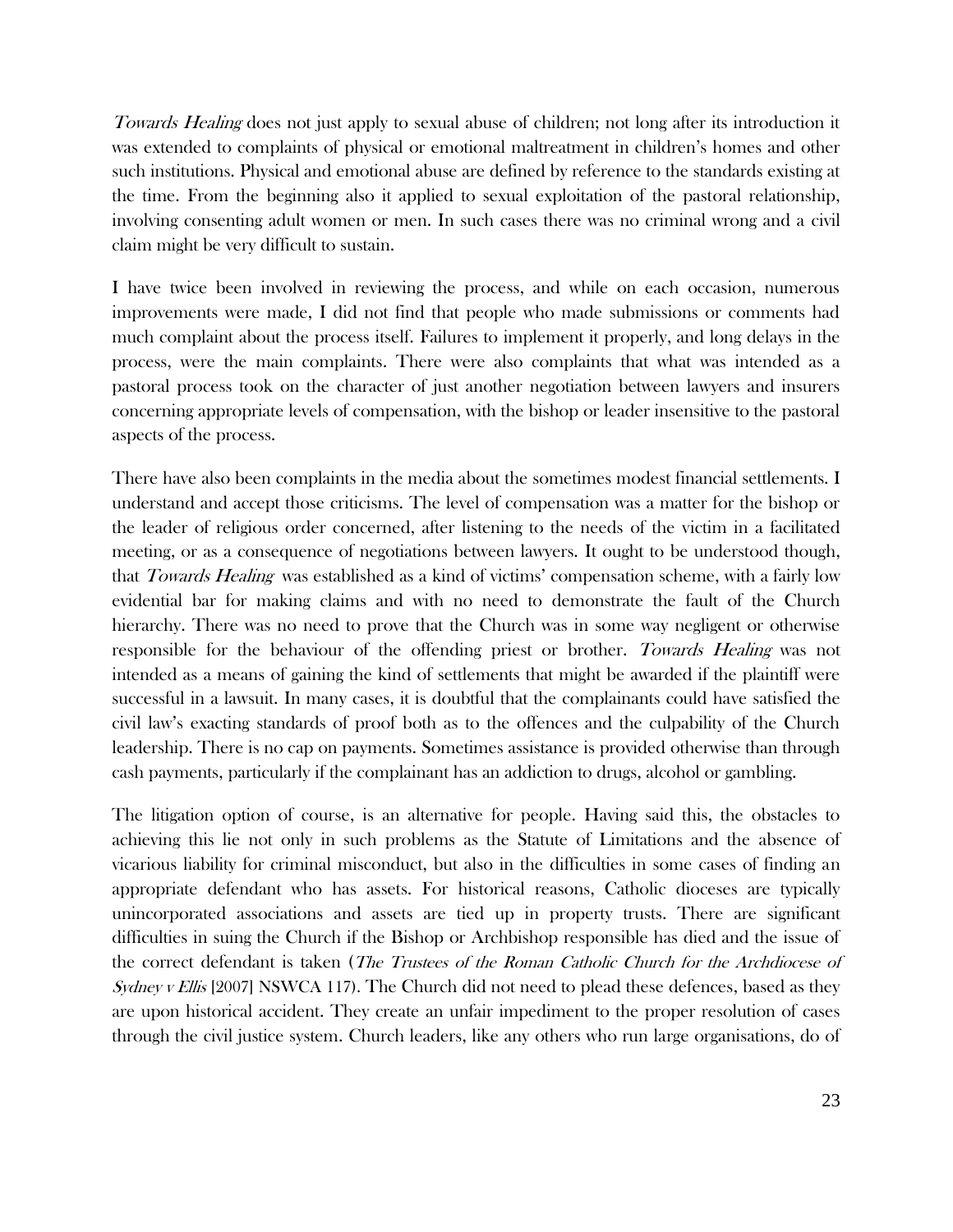course rely upon legal advice; but ultimately they must make the ethical decisions about legal strategy.

The *Towards Healing* procedure, if implemented properly, follows a pathway from the receipt of the complaint, through an assessment process, to a process of facilitation in which the victim can meet with a Bishop or Leader of an Order, or that person's representative.<sup>2</sup> Towards Healing could do nothing more than establish a process. Whether or not complainants were satisfied with outcomes depended very much on their expectations, the attitude of the particular religious leader, and the view taken by the insurance company (usually Catholic Church Insurances). No doubt some such leaders were dominated by a concern above all else to preserve the assets of the Church and to avoid scandal. However it is important for fair and impartial observers to make room for the possibility that many church leaders were genuinely trying to make amends and often made payouts when there was no basis for legal liability. This is the untold story – and fairness demands that it be told.

Towards Healing also made commitments about the discipline of offenders. Towards Healing is clear that victims should be strongly encouraged to go to the police and, where appropriate, assisted to do so. Nonetheless, it is the experience of most professionals who work with victims of sexual assault that there can be a real reluctance to go to the police and to go through a criminal justice process. Some complainants may feel unable to do so. Whatever improvements there may have been in the criminal justice process for victims of sexual assault in the last few years, in popular understanding it remains a difficult, and perhaps traumatic road.

In any organisation there needs to be disciplinary processes which determine whether a person is fit to remain in that employment in a situation where the complainant has not gone to the police, the police have not pressed charges, the police do not consider there is enough evidence, or the DPP has dropped the case. Such alleged offenders cannot simply be left in ministry, and they certainly cannot be left with access to children. In 2000, the Church accepted my advice that the test for retention in ministry should be that laid down, in a different context, by the High Court in M. v M.  $(1988)$  166 CLR 69 – that no person should be permitted to work in a position if the

 $\overline{a}$ 

 $^2$  Central to the complaints process is the role of the Director of Professional Standards. Following my review in 1999-2000, he or she has responsibility for the process, but the outcome of cases remains in the hands of the Bishop or leader. The Director's procedural role was as much independence as the Catholic Church's organisational structure permits. If the truth of the complaint is accepted, whether following a formal assessment process or otherwise, then discussions are meant to occur about how the victims' needs can be met. The issues that need to be considered are much broader than issues of money. The recognition of what has happened by the Church authority, together with the provision of an apology, may be important elements of a resolution which helps the victim along the path of putting what has happened behind them.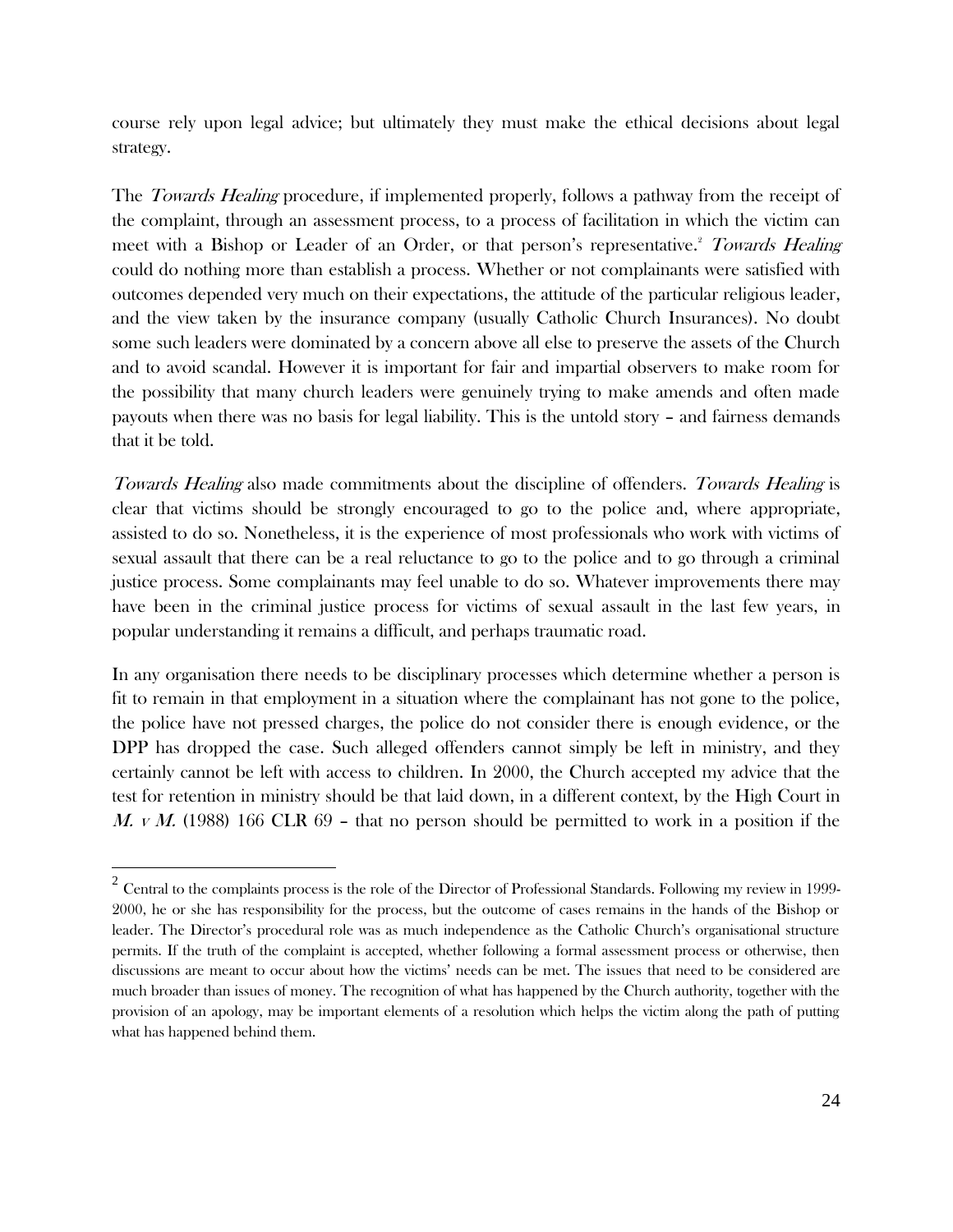Bishop or religious leader believes, on the basis of all the information available, that there is an unacceptable risk that children or young people may be abused.

Towards Healing was in its time a bold initiative, given the serious limitations of Canon Law and the attitudes in the Vatican. Eventually it came to be accepted in Rome as a valid process to follow. No other Church had, at that time, a similar scheme and most still do not. However, it is a voluntary scheme which depends upon the willingness of church leaders to abide by its letter, spirit and commitments. That is an inherent limitation. It is difficult to know how to replace it with something better unless the Church decides to abide by the determinations of a completely independent investigation process and an independent compensation panel with no cap on payouts. That is what the courts are for; but litigation remains a difficult option for victims, not least because of the issues of proof and responsibility.

## **Compensation**

The issues about liability and compensation are complex. Churches and other faith-based organisations should have no privileges nor special rights when it comes to liability under the civil law; but neither should they have less rights than any other organisation or citizen. If civil claims are brought, the case needs to be proven, and when the events occurred in secret a great many years ago, it can be challenging to prove one's case. There is also the question of who should be liable. Should churches and other institutions be vicariously liable for any wrongdoing of pastoral staff even when they had no idea about the abuse and acted swiftly to address the issue as soon as it came to light? Should vicarious liability also apply to volunteer helpers in church youth groups or summer camps?

The conversation we need to have as a society cannot just be one about the Catholic Church and nor can remedies be directed only to addressing the issues that the history of the Church's dealings have raised. Any change to the law would necessarily have to apply across the spectrum of institutional settings. Careful consideration would need to be given to the scope of any vicarious liability if this pathway to reform were adopted. The questions include:

- a) The act to which liability applies: Is it just in relation to child sexual abuse, or child abuse, or all criminal wrongs, or all tortious acts?
- b) The personnel in relation to whom it applies: Does it apply only to employees (in which case it would exclude many members of religious orders who were not in an employment relationship within the institutions where they abused children), or does it apply to all those who held any position in the organisation whether as paid workers, volunteers or those following a religious calling? If its scope is to be broad, does it cover non-pastoral employees such as maintenance staff? What about contractors such as the electrician who comes on site (e.g to a school) to do repair work, and seeks to molest a child? What about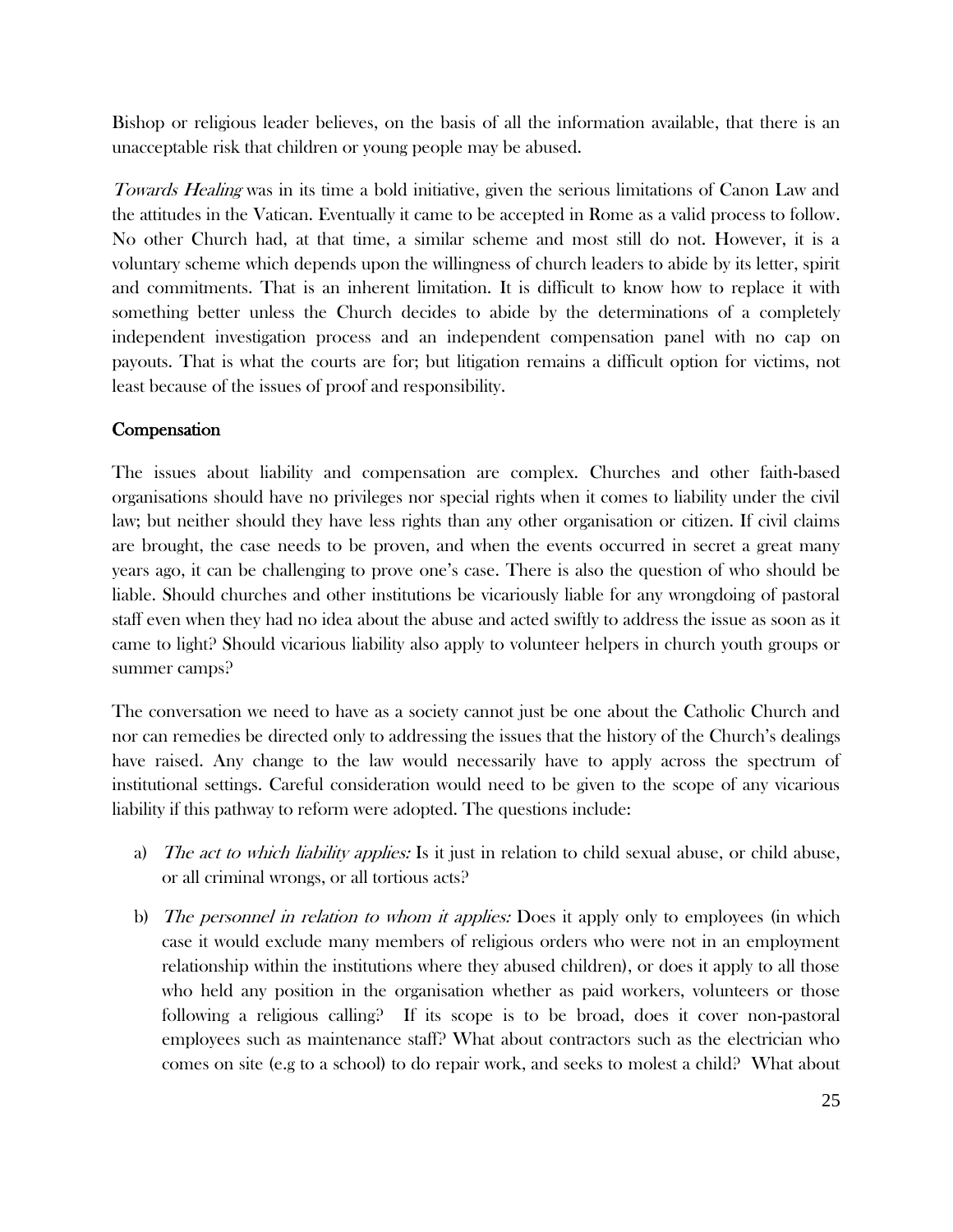the parent or other volunteer who comes in to provide individual reading support for primary school children?

- c) The organisations to which it applies: Many organisations which provide, or have in the past provided, activities for children are in the most genuine way unincorporated associations – for example, community sports organisations which are little more than the aggregation of the individuals who happen to be involved at the time. Identifying who should be vicariously liable is highly problematic in these circumstances. Many congregationally-based churches are also unincorporated. The membership and number of attendees, is in a constant flux as people move in and out of an area, or choose to change church. Even if community groups are incorporated associations, the fear of litigation arising from the imposition of vicarious liability could drive many of them to dissolve.
- d) The degree of connection to the institutional activity: The boundary lines between institutional and private are sometimes hard to draw. If a priest sexually abuses his niece, is this attributable to the fact that he is a priest, or did the opportunity arise because he is an uncle? Does the piano teacher who plays in the music group at church and who arguably draws many of his private pupils as a consequence of his involvement in the congregation, have a sufficient connection with the local church for vicarious liability to attach if he abuses the children in his piano lessons? Probably not; but what if he is both a piano teacher and a leader in the youth group? Does it matter whether the abuse took place during piano lessons or after youth group? What if it occurred in both contexts at different times? Should the Church be responsible because one or two abusive events occurred after youth group when the primary connection between abuser and abused was through piano lessons?

There are also significant questions about retrospectively seeking to impose vicarious liability on organisations, particularly if those organisations did not see the need for insurance for this form of liability based upon the law at that time. It will probably not be possible to impose vicarious liability retrospectively on unincorporated associations such as community groups, and there are compelling reasons not to do so.

The issues of compensation are complex ones with which the Royal Commission needs to grapple. The legal process itself is very far from perfect.

## The offenders and cooperation with the police

It is necessary, also, to say something about the extent to which the Catholic Church has sought to cooperate with the police and to encourage people to go to the police. This is one of the major issues which led to the establishment of the Royal Commission and is a matter which is being carefully scrutinised in both the Victorian and Newcastle inquiries.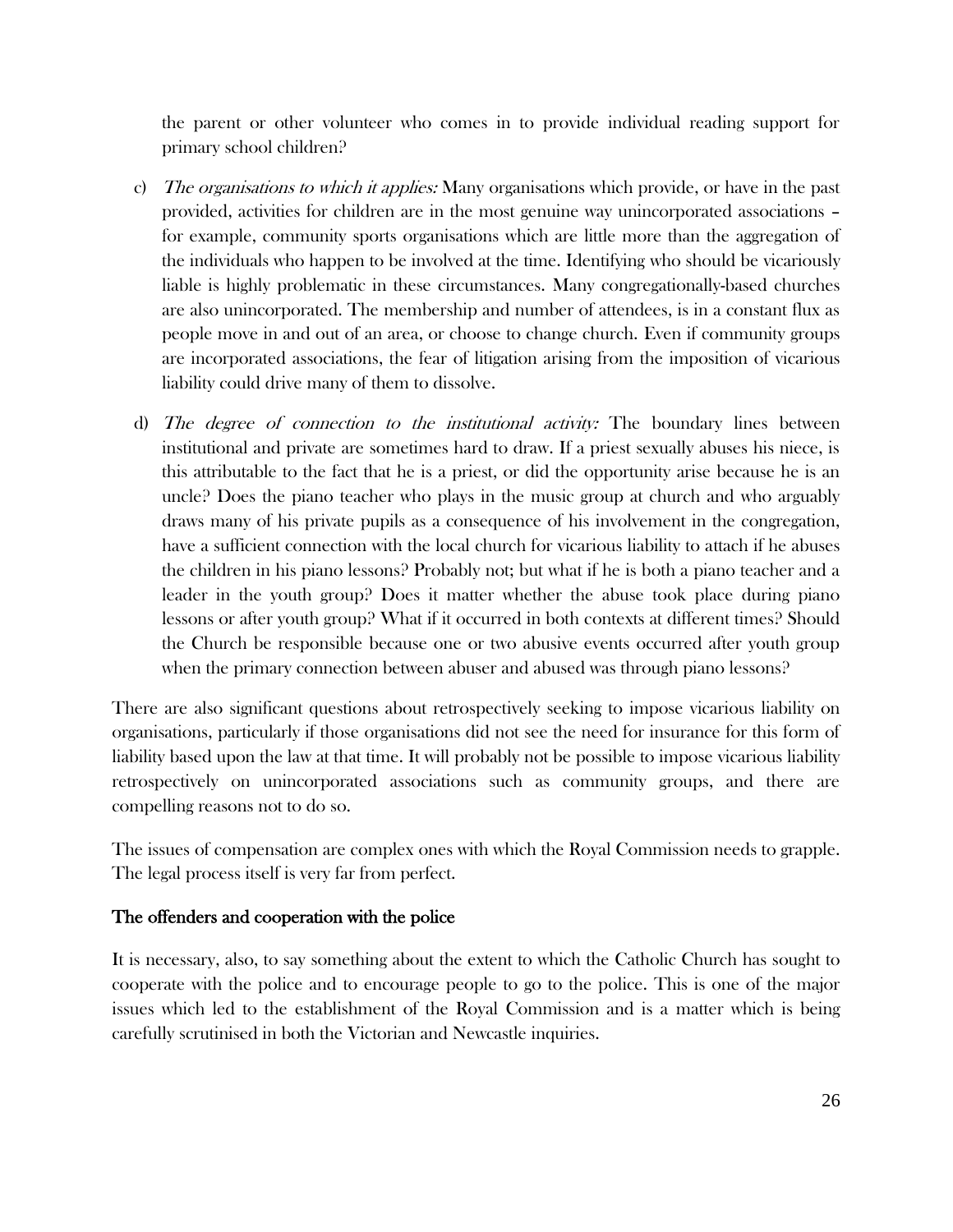I can say nothing, in this regard, about the Melbourne Response, which was severely criticised in evidence to the Victorian Parliamentary Inquiry by the Police (Victoria Police, 2012). That program had different origins to *Towards Healing* and the two should not be equated. What can be said is that prior to 1996, the pattern appears to have been that if anything was done at all by the Church hierarchy in response to complaints of sexual abuse (and the track record here is, to say the least, a mixed one) then the most likely outcome of a substantiated complaint would have been a quiet resignation from parish ministry or from the religious order. In Towards Healing, from 1996 onwards, the Church made a commitment to encourage victims to go to the police and pledged its full commitment to cooperation with law enforcement bodies. It also reminded church personnel of their duty to comply with mandatory reporting laws and indicated that nothing should be done to interfere with a police investigation.

Whether or not these commitments have been met in practice, and to what extent, is a matter for the various public inquiries to determine. One of the issues which needs to be examined is whether complainants were discouraged, in some cases, from going to the police, contrary to the clear requirements of *Towards Healing*. However, some of the media reporting concerning 'secret deals' between the Church and the police are widely off the mark. In NSW, the Church sought to develop a protocol with the police in an open and transparent way and at the highest levels, to ensure that there was proper cooperation in those cases where complainants did not want to go to the police. One aspect of that was that even if the complainant declined to go to the police and to make a statement, the name of the alleged offender would be given to the police by the Church. That policy was from 2010, formally included in the *Towards Healing* protocol.

Nonetheless, some old attitudes remain. In the very recent past, there have been leaders who were extravagant in their spending on legal representation to defend alleged offenders, while miserly in their willingness to compensate victims; those who still apparently fail to understand their civic obligations as citizens of Australia in terms of cooperation with the police; those whose greatest concern would appear to be to protect their organisation from scandal rather than the children in their care; those who would aspire to 'tough out' the various inquiries, mixing some candour with a lot of spin, rather than telling the unvarnished and uncomfortable truth. I have said something of my own experience with this in evidence to the Parliamentary Inquiry in Victoria (Parkinson, 2012, 2013). There remain a few rotten apples in the Church's fruit bowl, and they have yet to be called to account.

## The future of the Church

This is then, the major challenge for the Catholic Church going into the future. Which culture will prevail – the culture of faith and commitment to the carpenter who walked the shores of Galilee and the streets of Jerusalem two thousand years ago, or the culture of corrupted power? Will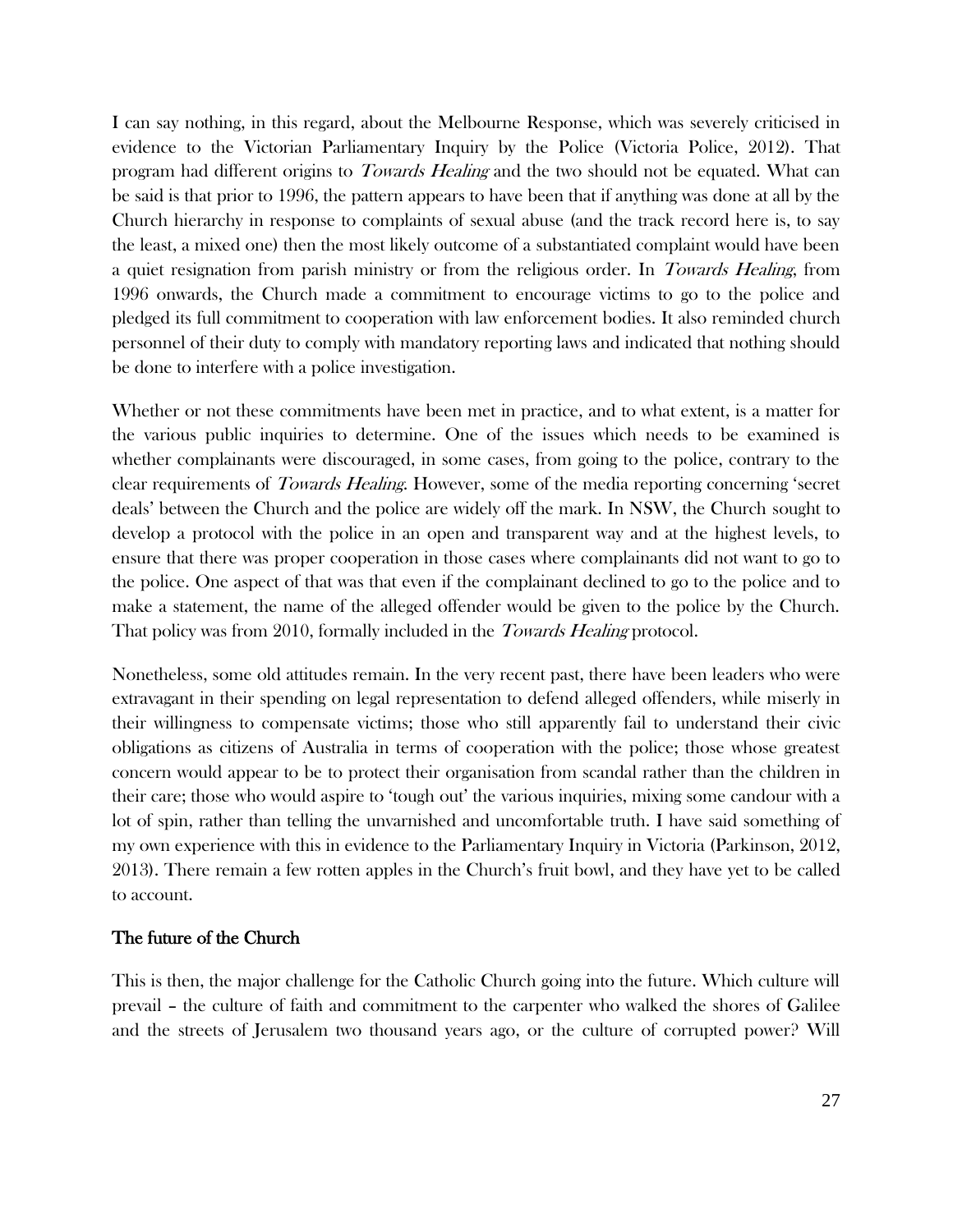Catholic Church leaders, into the future, be lords and princes, or will they be servants? How will they hold one another accountable?

That is at the heart of the Church's governance problem. People think of it as a highly structured and hierarchical institution; but actually the opposite is the case. Each bishop is the prime authority in his diocese, subject to oversight from Rome. Each leader of a religious Order is responsible for his or her members subject to direction from the worldwide leadership of the Order, if there is one.

The management structure made sense in the middle ages, when the fastest mode of transport was a horse and authority even within countries, was highly decentralised. All that has changed now. To address these issues in future, the Church needs to find a way of throwing out its rotten apples, publicly rebuking or removing leaders from their positions if they have failed egregiously to do the right thing. It needs, in other words, to modernise and to create an authority structure with power to deal with the recalcitrant and the obstructive in its midst. I have no reason for confidence that this leadership will come from the Vatican or from the leaders of the worldwide religious orders, some of which are also based in Rome.

In Australia at least, it may be that the crisis of confidence and trust will not pass until the present generation of leaders, who are tainted by their handling of matters earlier in their careers, have passed the baton on to a younger generation. Perhaps in this, Joseph Ratzinger has set a fine example. The pathway to renewal may also lie in transferring much power and responsibility from the clergy and religious to the many eminent Catholic lay people, both men and women, who have not only had great success in their careers but are people of the highest integrity and deepest faith.

## Finally

The Smith lecture was established 12 years ago in honour of Bruce Smith, who worked tirelessly to address issues which represented impediments for people in believing in Christianity and following Christ.

There can be little doubt that the record of dealing with sexual abuse complaints in the past is one of those impediments to faith and a major stain on the reputation of churches. Yet even in this, there is a need to look into the mirror as a society. The financial fraud within parts of the union movement of which we have learned in recent months and years cannot be compared in seriousness to the sexual exploitation of children; yet some of the same issues may arise if a searing forensic examination were to be conducted of who knew or suspected what, and when, and why matters were not reported to the police. There are other such examples of closed organisations in which people have bonds of loyalty to one another and for whom it would go against the culture of the group or organisation for criminal misconduct to be exposed to the light of day.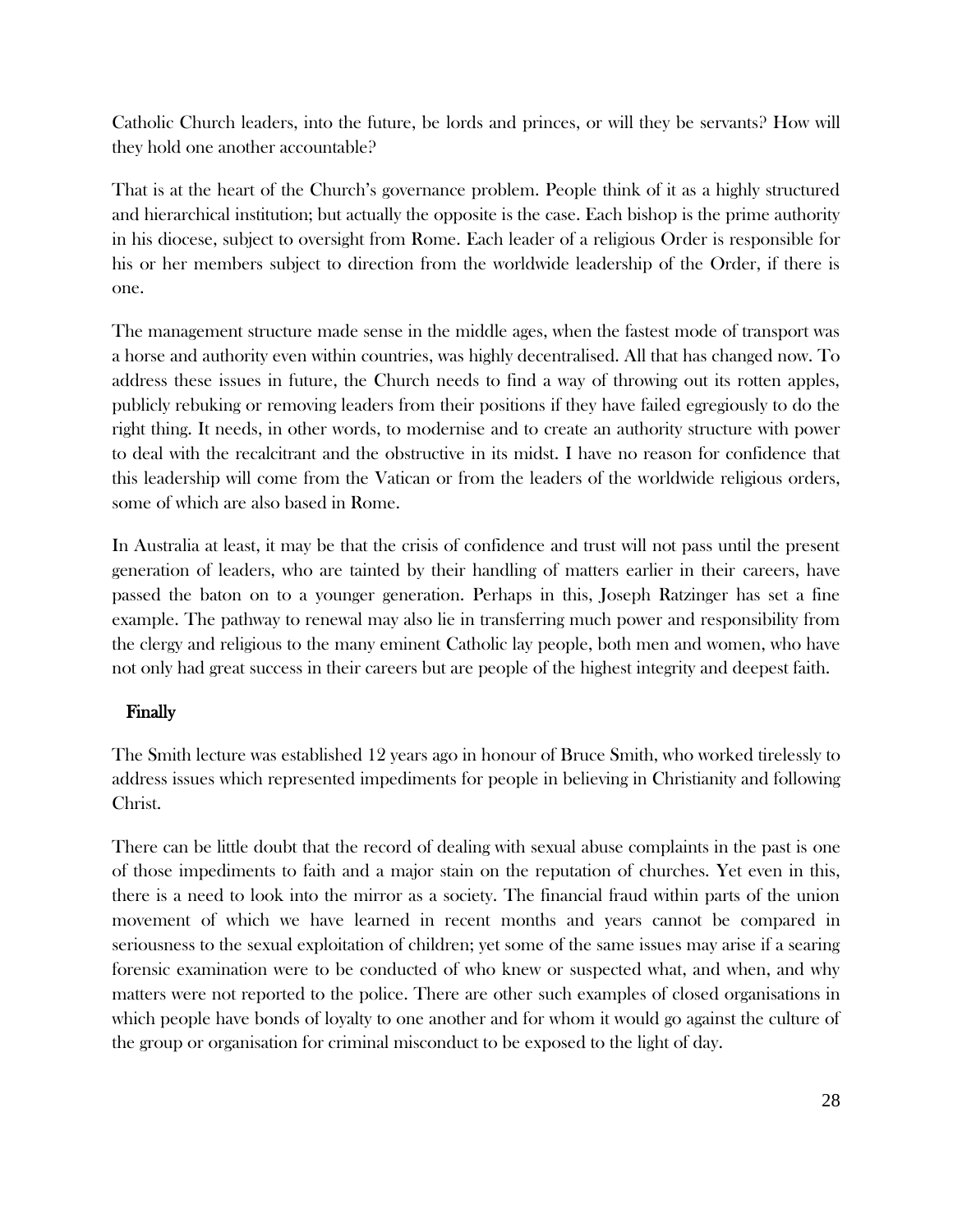And that perhaps brings us back to a foundational message of the Christian faith – that our tendency towards wrongdoing is deeply ingrained, that none of us could stand today before the Judge who knows all, and declare ourselves to be innocent. The Churches cannot ask for forgiveness without also accepting accountability – but that is true for all of us as well. And that takes us back to a trial that occurred 2000 years ago before Pontius Pilate, to an innocent man condemned to die in an appallingly cruel way, and to the meaning given ever since to that death by those of us who have found in it redemption, forgiveness, and a pathway to a relationship with God.

## REFERENCES

Abel, G, Becker, J, Cunningham-Rathner, J, Mittelman, M and Rouleau, J, (1988). Multiple paraphilic diagnoses among sex offenders. Bulletin of the American Academy of Psychiatry and Law, 16, 153-168.

Andrews, G., Gould, B., & Corry, J. (2002). Child sexual abuse revisited. *Medical Journal of Australia, 176*(10), 458-459.

Anglican Diocese of Victoria, (2012). Parliamentary Inquiry, Victoria, submission, September 2012.

[http://www.parliament.vic.gov.au/images/stories/committees/fcdc/inquiries/57th/Child\\_Abuse\\_Inquiry/Submissions/Anglican\\_Dioce](http://www.parliament.vic.gov.au/images/stories/committees/fcdc/inquiries/57th/Child_Abuse_Inquiry/Submissions/Anglican_Diocese_of_Melbourne.pdf) [se\\_of\\_Melbourne.pdf](http://www.parliament.vic.gov.au/images/stories/committees/fcdc/inquiries/57th/Child_Abuse_Inquiry/Submissions/Anglican_Diocese_of_Melbourne.pdf)

Blake, G., (2006). Child protection and the Anglican Church of Australia. Journal of Anglican Studies, 4, 81-106.

Cahill, D (2012a). Parliamentary Inquiry, Victoria, submission, September 2012 at

[http://www.parliament.vic.gov.au/images/stories/committees/fcdc/inquiries/57th/Child\\_Abuse\\_Inquiry/Submissions/Cahill\\_Professo](http://www.parliament.vic.gov.au/images/stories/committees/fcdc/inquiries/57th/Child_Abuse_Inquiry/Submissions/Cahill_Professor_Desmond.pdf) [r\\_Desmond.pdf](http://www.parliament.vic.gov.au/images/stories/committees/fcdc/inquiries/57th/Child_Abuse_Inquiry/Submissions/Cahill_Professor_Desmond.pdf).

Cahill, D (2012b). Parliamentary Inquiry, Victoria, Evidence, October 22 2012 at

[http://www.parliament.vic.gov.au/images/stories/committees/fcdc/inquiries/57th/Child\\_Abuse\\_Inquiry/Transcripts/Professor\\_Des\\_](http://www.parliament.vic.gov.au/images/stories/committees/fcdc/inquiries/57th/Child_Abuse_Inquiry/Transcripts/Professor_Des_Cahill_22-Oct-12.pdf) [Cahill\\_22-Oct-12.pdf](http://www.parliament.vic.gov.au/images/stories/committees/fcdc/inquiries/57th/Child_Abuse_Inquiry/Transcripts/Professor_Des_Cahill_22-Oct-12.pdf)

[Cappelleri,](http://www.sciencedirect.com.ezproxy2.library.usyd.edu.au/science?_ob=ArticleURL&_udi=B6WSJ-422GK2J-7S&_user=115085&_coverDate=12%2F31%2F1999&_alid=848018858&_rdoc=60&_orig=mlkt&_cdi=7048&_sort=v&_st=17&_docanchor=&view=c&_ct=8382&_acct=C000008818&_version=1&_urlVersion=0&_userid=115085&_fmt=full&md5=87c132dc45a61cdf42646687540ad143#bbibccp155.17) J., Eckenrode, J., & Powers, J. (1993). The epidemiology of child abuse: Findings from the Second National Incidence and Prevalence Study of Child Abuse and Neglect. American Journal of Public Health, 83, 1622–1624.

Catholic Church in Victoria, (2012). Facing the truth. Parliamentary Inquiry, Victoria, submission, September 2012 at

[http://www.parliament.vic.gov.au/images/stories/committees/fcdc/inquiries/57th/Child\\_Abuse\\_Inquiry/Submissions/Catholic\\_Churc](http://www.parliament.vic.gov.au/images/stories/committees/fcdc/inquiries/57th/Child_Abuse_Inquiry/Submissions/Catholic_Church_in_Victoria.pdf) [h\\_in\\_Victoria.pdf](http://www.parliament.vic.gov.au/images/stories/committees/fcdc/inquiries/57th/Child_Abuse_Inquiry/Submissions/Catholic_Church_in_Victoria.pdf)

Coldrey, B., (1993). The scheme: The Christian Brothers and childcare in Western Australia. O'Connor, WA: Argyle-Pacific.

Congregatio Pro Doctrina Fidei, (2011). Circular letter to assist episcopal conferences in developing guidelines for dealing with cases of sexual abuses by minors perpetrated by clerics. Available at [http://www.vatican.va/roman\\_curia/congregations/cfaith/documents/rc\\_con\\_cfaith\\_doc\\_20110503\\_abuso-minori\\_en.html](http://www.vatican.va/roman_curia/congregations/cfaith/documents/rc_con_cfaith_doc_20110503_abuso-minori_en.html)

Dale, K., & Alpert, J. (2007). Hiding behind the cloth: child sexual abuse and the Catholic Church. *Child abuse and Neglect* 16, 59-74.

Falkenhain, M., Duckro, P., Hughes, H., Rossetti, S., & Gfeller, J. (1999). Cluster analysis of sex offenders: A validation with Roman Catholic priests and brothers. Sexual Addiction and Compulsivity, 6, 317-336.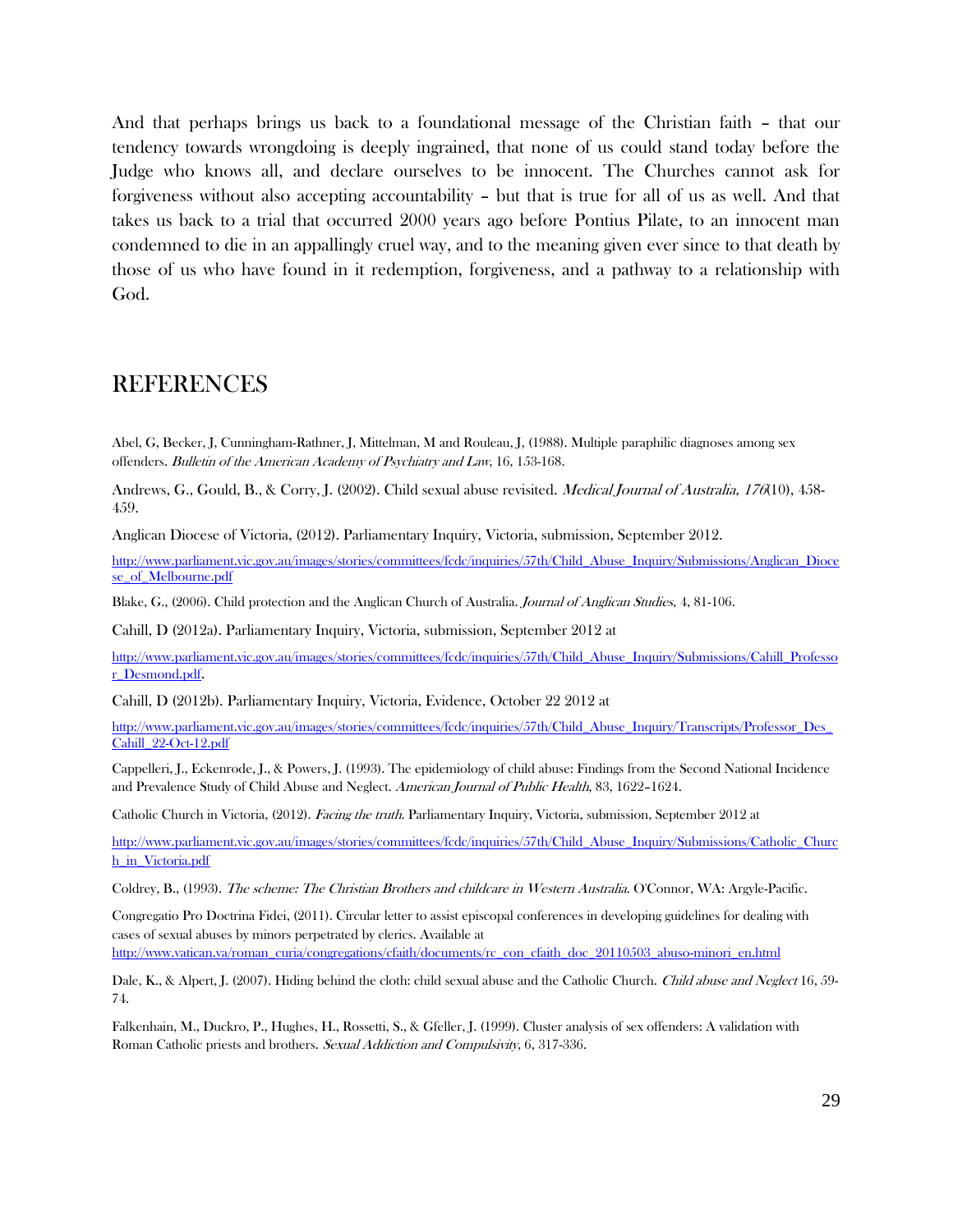Farrell, D., & Taylor, M. (2000). Silenced by God - an examination of unique characteristics within sexual abuse by clergy. Counselling Psychology Review 15, 22-31.

Finkelhor, D., (1979). Sexually Victimised Children (New York: Free Press).

Finkelhor, D., (1984), Child Sexual Abuse: New Theory and Research, (New York: Free Press).

Finkelhor, D., (2003). The legacy of the clergy sexual abuse scandal. *Child Abuse and Neglect*, 27, 1225-1229.

Finkelhor, D., Hotaling, G., Lewis, I. & Smith, C., (1990). Sexual Abuse in a National Survey of Adult Men and Women: Prevalence, Characteristics and Risk Factors. Child Abuse and Neglect 14, 19-28.

Finkelhor, D. & Jones, L., (2004). Explanations for the decline in child sexual abuse cases. *Juvenile Justice Bulletin*, January 2004, Office of Juvenile Justice and Delinquency Prevention, US Department of Justice, Washington DC.

Fleming, J., (1997). The prevalence of childhood sexual abuse in a community sample of Australian women. *Medical Journal of* Australia, 166, 65-68.

Foster, C. and Kennedy, P., (2010). Hell on the Way to Heaven (Bantam, Sydney).

Four Corners, (2012). Unholy Silence[. http://www.abc.net.au/4corners/stories/2012/06/28/3535079.htm](http://www.abc.net.au/4corners/stories/2012/06/28/3535079.htm)

Frawley-O'Dea, M., (2004). Psychosocial anatomy of the Catholic sexual abuse scandal. Studies in Gender and Sexuality, 5, 121-137.

French, R, (2007). Report: Protestant Church Insurers Handle 260 Sex Abuse Cases a Year. Insurance Journal, June 18, 2007 at

<http://www.insurancejournal.com/news/national/2007/06/18/80877.htm>

Goldman, R., & Goldman, J., (1988). The prevalence and nature of child sexual abuse in Australia. Aust J. of Sex Marriage and the Family 9, 94-106.

Haywood, T, Kravitz, H, Grossman, L, Wasyliw O, and Hardy, D, (1996a). Psychological aspects of sexual functioning among cleric and non-cleric alleged sex offenders. Child Abuse and Neglect 20, 527-536.

Haywood, T, Kravitz, H, Wasyliw O, Goldberg J and Cavanaugh J, (1996b). Cycle of abuse and psychopathology in cleric and noncleric molesters of children and adolescents. Child Abuse and Neglect 20, 1233-1243.

Heneghan, T., (2010a). Cardinal hailed bishop for hiding predator priest: report. April 15 2010 available at [http://www.reuters.com/article/2010/04/15/us-pope-abuse-france-idUSLDE63E2H420100415,](http://www.reuters.com/article/2010/04/15/us-pope-abuse-france-idUSLDE63E2H420100415) Reuters.

Heneghan, T., (2010b). 'John Paul backed praise for hiding abuse: Cardinal', April 17 2010, available at [http://www.reuters.com/article/2010/04/17/us-pope-abuse-cardinal-idUSTRE63G1SH20100417,](http://www.reuters.com/article/2010/04/17/us-pope-abuse-cardinal-idUSTRE63G1SH20100417) Reuters.

Isely, P.J., Isely, P., Freiburger, J., & McMackin, R. (2008). In their own voices: A qualitative study of men abused as children by Catholic clergy. Journal of Child Sexual Abuse, 17, 201-215.

Jenkins, P. (1996). Pedophiles and priests - anatomy of a contemporary crisis, Oxford University Press, New York.

John Jay College of Criminal Justice (2004). The nature and scope of sexual abuse of minors by Catholic priests and deacons in the United States, 1950-2002. Washington, DC: United States Conference of Catholic Bishops (USCCB).

John Jay College of Criminal Justice (2011). The causes and context of sexual abuse of minors by Catholic priests in the United States, 1950-2010. Washington, DC: United States Conference of Catholic Bishops (USCCB).

Lothstein, L. (2004). Men of the flesh: The evaluation and treatment of sexually abusing priests. Studies in Gender and Sexuality, 5, 167-195.

Keenan, M, (2012). Child sexual abuse and the Catholic Church: gender, power, and organizational culture. (Oxford: Oxford UP).

Kohl, T. & Crowley, M. (1998). Not the way of Christ. Independent pastoral inquiry into sexual misconduct by clergy or officers of the Anglican Diocese of Tasmania with particular reference to paedophilia. Hobart: Anglican Diocese of Tasmania.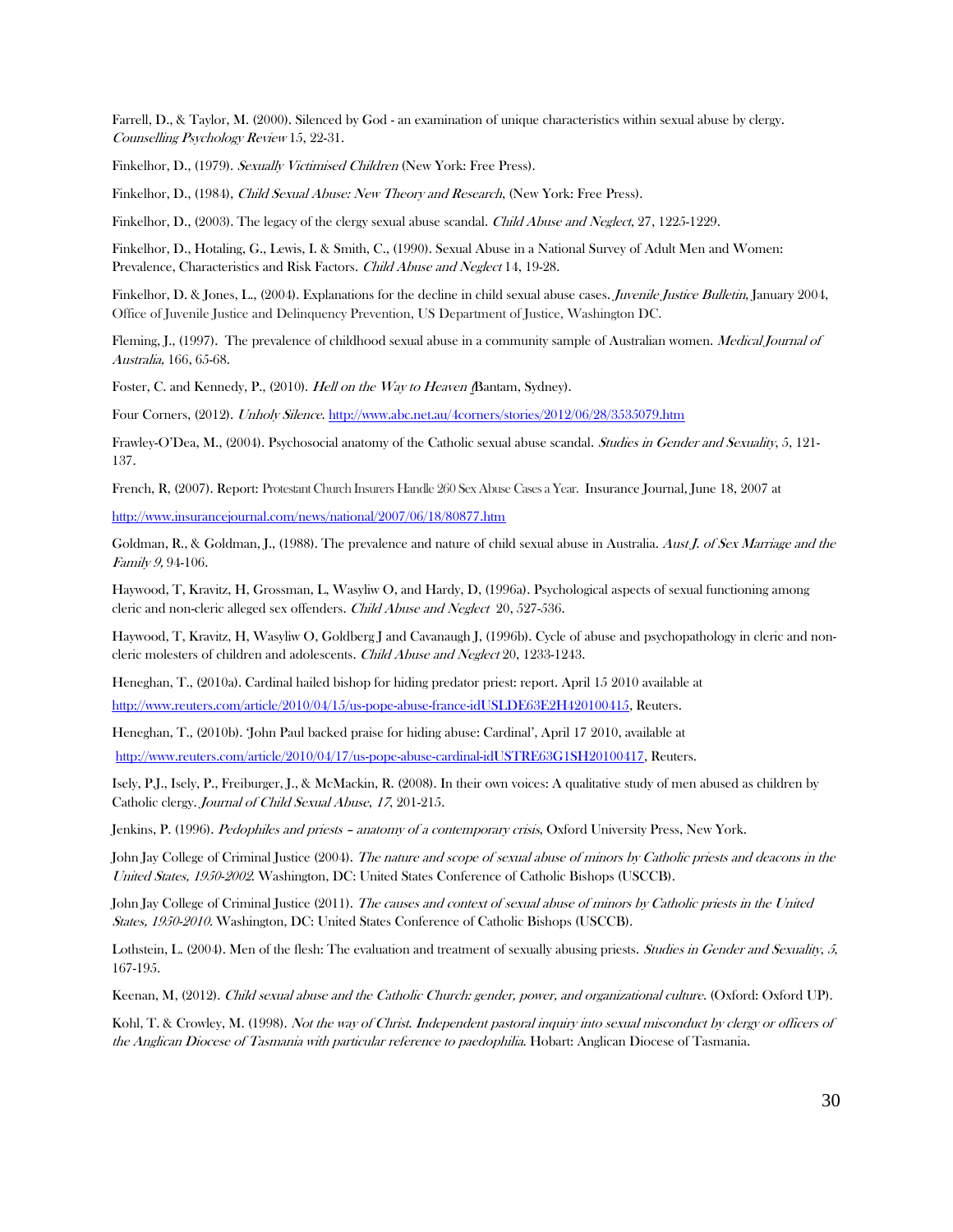Langevin, R., Curnoe, S., & Bain, J. (2000). A study of clerics who commit sexual offenses: Are they different from other sex offenders? Child Abuse and Neglect, 24, 535-545.

Marr, D., (2013). The prince: faith, abuse and George Pell. *Quarterly Essay*, 51.

Marshall, P, (1997). The prevalence of convictions for sexual offending. Research Findings no 55. Croydon, UK: Home Office and Statistics Directorate.

Murphy Report – Dublin (2009). Commission of Investigation, report into the Catholic Archdiocese of Dublin, July 2009, available at

[http://www.justice.ie/en/JELR/Cover%20Part%201.pdf/Files/Cover%20Part%201.pdf.](http://www.justice.ie/en/JELR/Cover%20Part%201.pdf/Files/Cover%20Part%201.pdf)

Murphy Report - Cloyne (2010). Commission of Investigation, report into the Catholic Diocese of Cloyne, 2010 available at [http://www.justice.ie/en/JELR/Pages/Cloyne\\_Rpt](http://www.justice.ie/en/JELR/Pages/Cloyne_Rpt)

O'Callaghan, P. & Briggs, F. (2003). Report of the Board of Inquiry into past handling of complaints of sexual abuse in the Anglican Church Diocese of Brisbane. Brisbane: Queensland State Parliamentary Papers. Available at

<http://www.parliament.qld.gov.au/AnglicanReport.pdf>

Olsson, T. & Chung, D. (2004). Report of the Board of Inquiry into the handling of claims of sexual abuse and misconduct within the Anglican Diocese of Adelaide. Adelaide: Anglican Diocese of Adelaide.

Ormerod, N. & Ormerod, T. (1995). When ministers sin – sexual abuse in the churches, Millenium Books, Sydney.

Parkinson, P. (1997). Child sexual abuse and the Churches, London: Hodder and Stoughton. (A second edition was published by Aquila Press in Sydney in 2003.)

Parkinson, P, Shrimpton, S, Oates, K, Swanston, H, & O'Toole B (2004). Non-sex offences committed by child molesters: findings from a longitudinal study.International Journal of Offender Therapy and Comparative Criminology 48, 28-39.

Parkinson, P, Oates, K & Jayakody, A (2009). Study of Reported Child Sexual Abuse in the Anglican Church. General Synod, Anglican Church of Australia.

Parkinson, P, Oates, K & Jayakody, A., (2010). Breaking the Long Silence: Reports of Child Sexual Abuse in the Anglican Church of Australia. Ecclesiology 6, 183-200.

Parkinson, P, Oates, K & Jayakody, A, (2012). Child Sexual Abuse in the Anglican Church of Australia. Journal of Child Sexual Abuse 21, 553-70.

Parkinson, P., (2012). Parliamentary Inquiry, Victoria, submission, July 2012 at

[http://www.parliament.vic.gov.au/images/stories/committees/fcdc/inquiries/57th/Child\\_Abuse\\_Inquiry/Submissions/Parkinson\\_Patri](http://www.parliament.vic.gov.au/images/stories/committees/fcdc/inquiries/57th/Child_Abuse_Inquiry/Submissions/Parkinson_Patrick.pdf) [ck.pdf](http://www.parliament.vic.gov.au/images/stories/committees/fcdc/inquiries/57th/Child_Abuse_Inquiry/Submissions/Parkinson_Patrick.pdf)

Parkinson, P., (2013). Parliamentary Inquiry, Victoria, Right of reply, 27<sup>th</sup> July 2013.

[http://www.parliament.vic.gov.au/images/stories/committees/fcdc/inquiries/57th/Child\\_Abuse\\_Inquiry/Right\\_of\\_Reply/Right\\_of\\_Re](http://www.parliament.vic.gov.au/images/stories/committees/fcdc/inquiries/57th/Child_Abuse_Inquiry/Right_of_Reply/Right_of_Reply_Prof_Patrick_Parkinson.pdf) [ply\\_Prof\\_Patrick\\_Parkinson.pdf](http://www.parliament.vic.gov.au/images/stories/committees/fcdc/inquiries/57th/Child_Abuse_Inquiry/Right_of_Reply/Right_of_Reply_Prof_Patrick_Parkinson.pdf)

Robertson, G., (2010). The case of the Pope: Vatican accountability for human rights abuse. Penguin, London.

Rossetti S, (ed), (1990). Slayer of the Soul (Twenty-Third Publications, Mystic, Conn.).

Rossetti, S, (1995). The impact of child sexual abuse on attitudes toward God and the Catholic Church. Child Abuse and Neglect 19, 1469-1481.

Royal Commission into the New South Wales Police Service, (1997). Final Report. Sydney: NSW.

Ryan Commission, (2009). The Commission to Inquire into Child Abuse, 2009, available at [http://www.childabusecommission.com/rpt/.](http://www.childabusecommission.com/rpt/)

Russell, D., (1983). The incidence and prevalence of intrafamilial and extrafamilial sexual abuse of female children. Child Abuse and Neglect 7, 137-146.